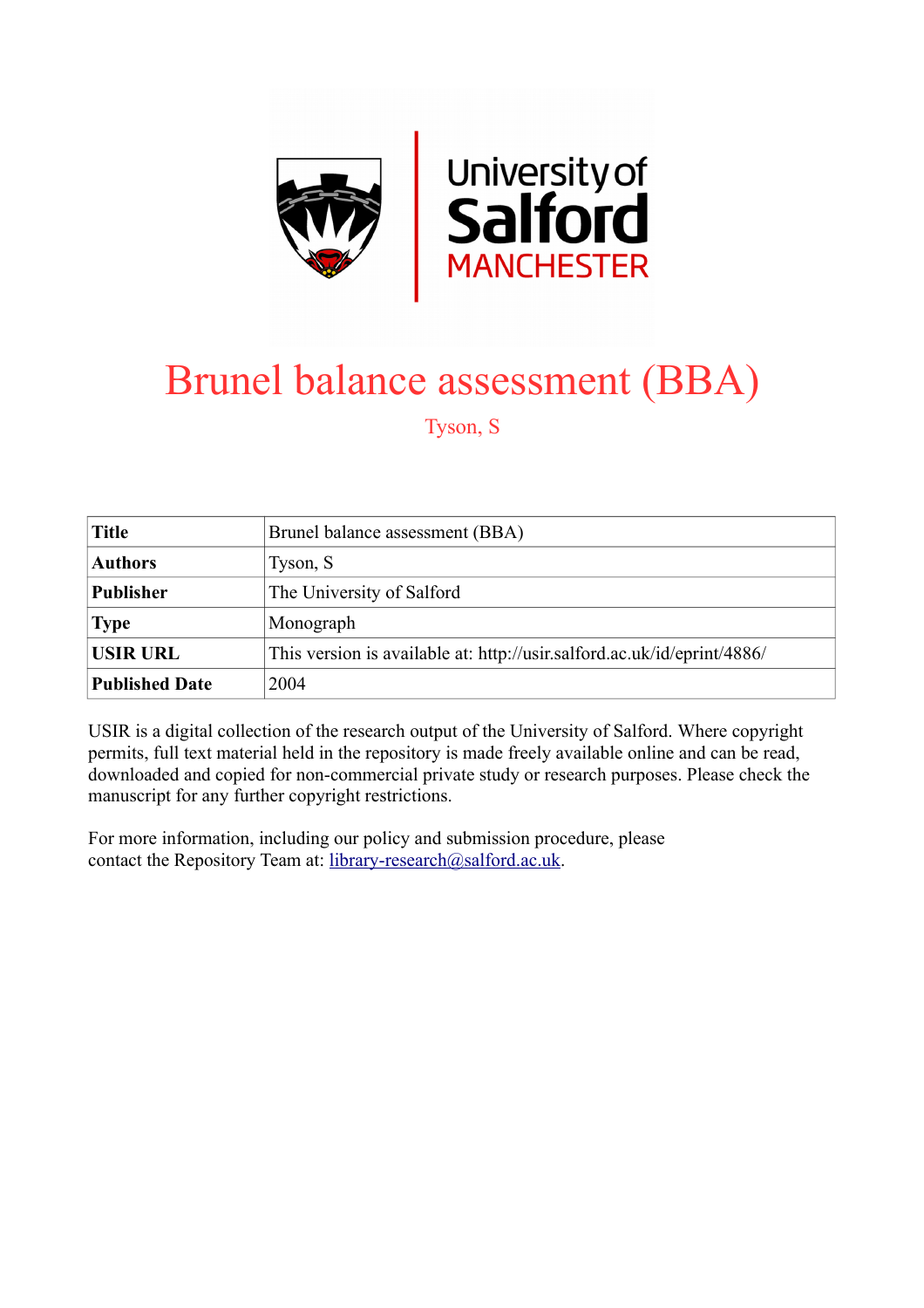



# **Brunel Balance Assessment (BBA)**

**Dr Sarah Tyson, Research Physiotherapist University of Salford** 

> First edition - published 2004 © 2004 Sarah Tyson

All rights reserved. No part of this publication may be reproduced, stored in a retrieval system, or transmitted, in any form or by any means, electronic, mechanical, photocopying, recording or otherwise, without the prior permission of the author.

#### **ACKNOWLEDGMENTS**

Dr Tyson would like to thank Brunel University, Professor De Souza and Trustech for their support in the generation of the Brunel Balance Assessment and their co-operation in the production of this publication.

> **For further information contact Dr Sarah Tyson**  Centre for Research and Human Performance Research, University of Salford, Allerton Annexe, Frederick Rd Campus, Salford M6 6PU. Tel 0161 295 7028, e-mail : s,tyson@salford.ac.uk website http://www.healthcare.salford.ac.uk/crhpr/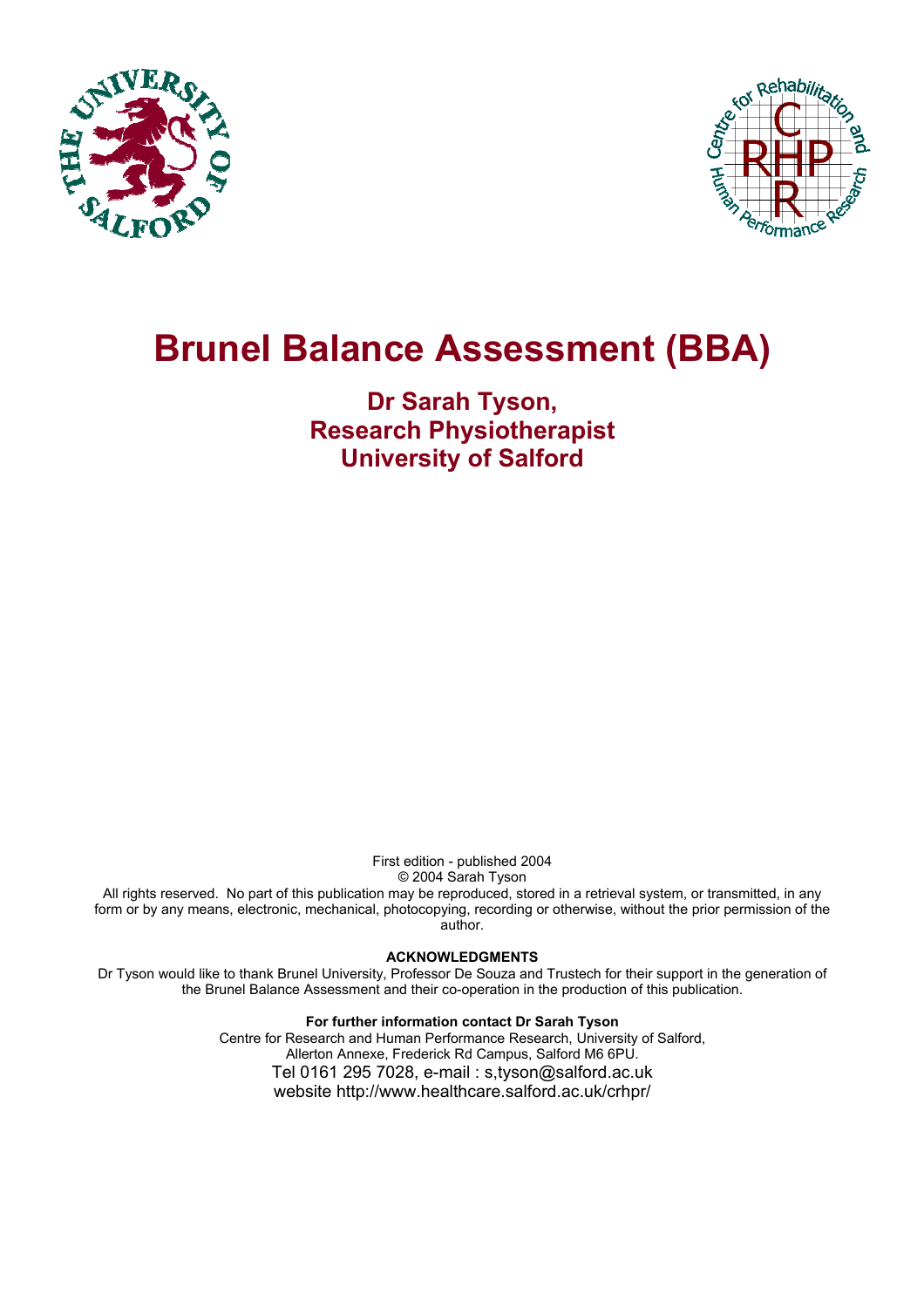## **CONTENTS**

# **Brunel Balance Assessment Testing Instructions**

# **Section 1: Sitting**

| <b>Section 2: Standing11</b>                                              |  |
|---------------------------------------------------------------------------|--|
|                                                                           |  |
|                                                                           |  |
|                                                                           |  |
| <b>Section 3: Stepping</b>                                                |  |
|                                                                           |  |
|                                                                           |  |
|                                                                           |  |
| Level 10: Changing the base of support between double and single stance17 |  |
|                                                                           |  |
|                                                                           |  |
|                                                                           |  |

## **Scoring sheet**

|--|--|

# **Appendices**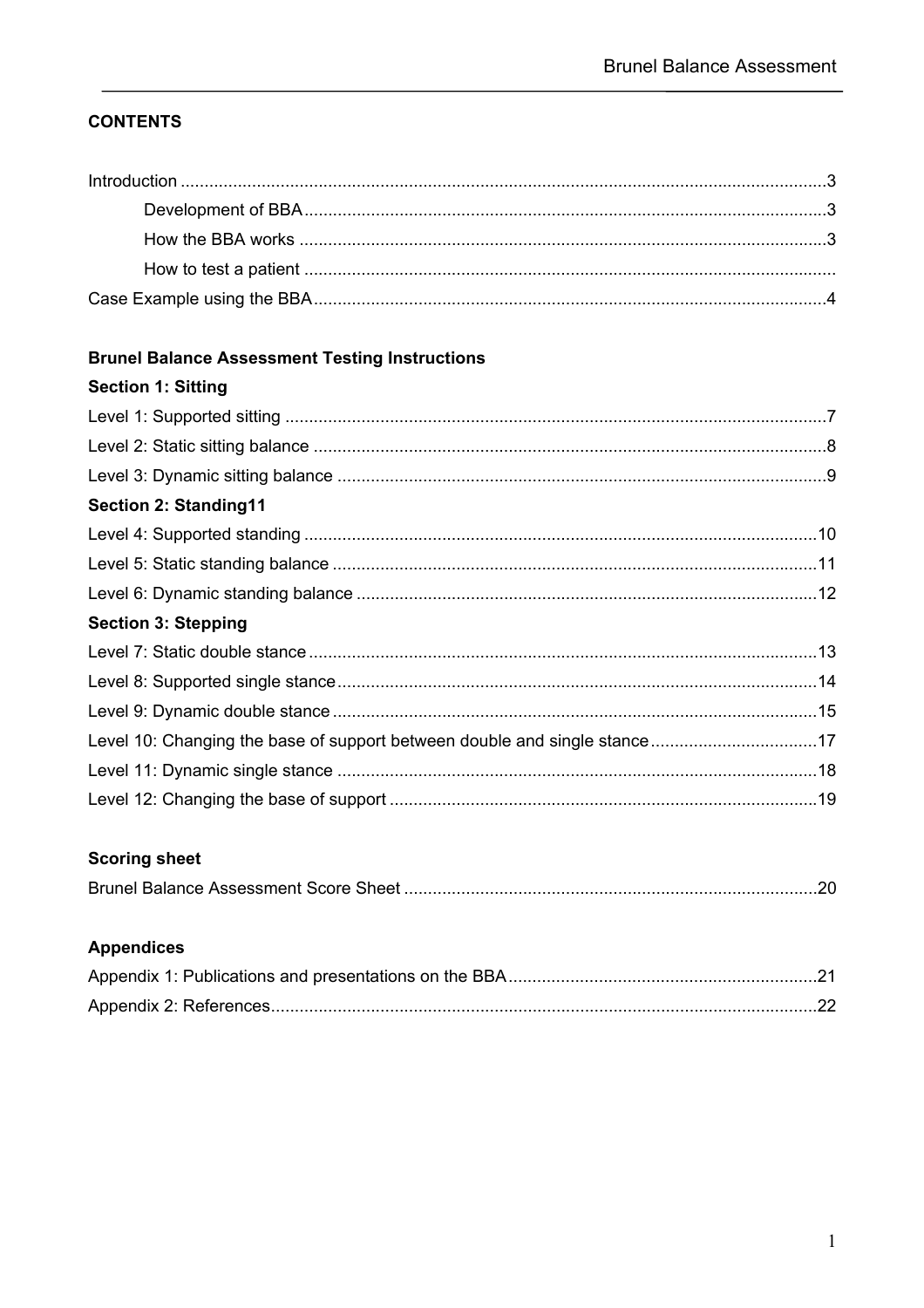## **INTRODUCTION**

#### **Development of the BBA**

The Brunel Balance Assessment (BBA) is designed to assess functional balance for people with a wide range of abilities and has been tested specifically for use post-stroke.

There are already many ways of measuring balance, but none are suitable for use in the clinical setting to assess the effects of individual rehabilitation interventions or to measure change over a short term. Ordinal scales such as the Berg Balance or Motor Assessment Scales lack sensitivity<sup>1</sup>. Functional performance tests such as timed walk tests are only suitable for people with a narrow range of abilities<sup>2</sup>. Instrumented measures such as weight distribution or postural sway monitors are expensive, only suitable for a narrow range of abilities and of doubtful reliability and validity<sup>3</sup>.

The Brunel Balance Assessment has been designed to fulfil the criteria that make it suitable for using the clinical setting. It is drawn from, and is reflective of, clinical practice<sup>4</sup>, reliable, valid and sensitive to change<sup>5,6</sup>. It is also cheap, quick and simple to use, and it allows the tester to have their hands free to assist the patient as necessary. It can be used in the hospital bedside, treatment area or client's home.

#### **How the BBA works**

The BBA consists of a hierarchical series of functional performance tests that range from supported sitting balance to advanced stepping tasks. There are **three sections** to the assessment: sitting, standing and stepping.

Each section can be used either individually or together. The sections are divided into several **levels** each of which increase the demand on balance ability, ranging from assisted balance to moving within the base of support, and changes of the base of support.

At each level, the patient receives a score for his/her efforts. This gives an indication on whether the patient is improving within a level, even if he/she is not able to progress to the next level. The score also reflects how well the individual is functioning within that section e.g. sitting, standing or stepping.

#### **How to test a patient**

- The patient performs each test in turn until they get to the level that is the limit of their abilities.
- As the items on the scale are hierarchical, testing can start at a level that is reasonable for the subject. For example, if you know the subject can walk then you can assume he can pass all the sitting tests and can start with the standing or stepping tests.
- For each test there is a minimal level of performance required for the patient to 'pass' at that level.
- If the patient has been unable to achieve this minimal level after three attempts then testing should cease.
- When the patient is unable to progress to the next level, the score within the level can be used as a measure of performance.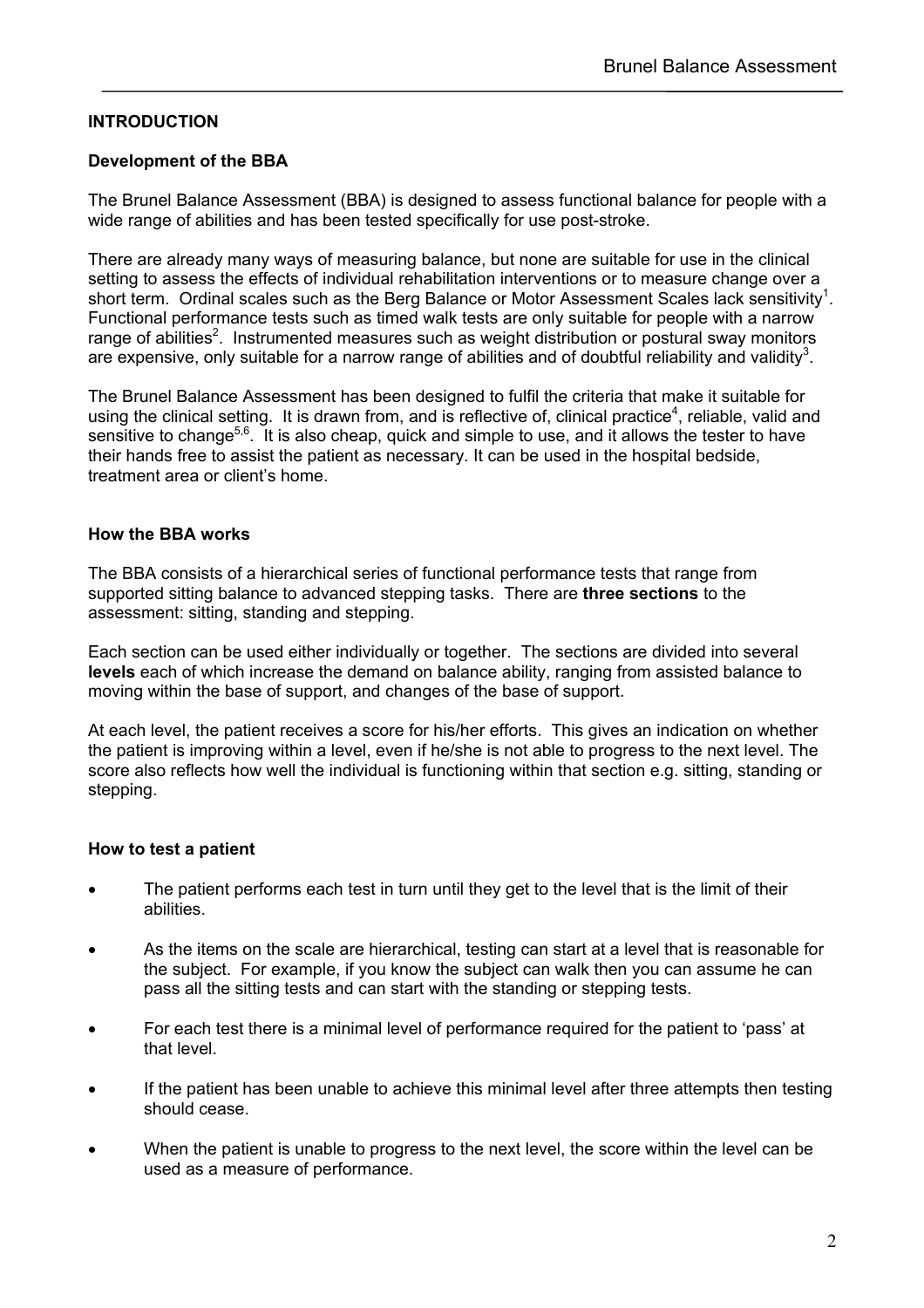## **CASE EXAMPLE USING THE BBA**

## **Patient history**

Mrs S is a 79-year-old woman with an eight-week history of right hemiplegia and sensory impairment following a left cerebral infarct.

Motricity index for the right leg was 43/100 indicating that she had movement through part of range but not against gravity in the hip, knee and ankle.

Proprioception in the leg was normal but sensation to light touch was impaired.

She had a Barthel Index was 8/20 indicating severe dependence in activities of daily living (ADL).

### **Use of the BBA**

#### **a) Baseline assessment**

Her initial Brunel Balance Assessment Score was 3/12 indicating that she had dynamic sitting balance but was unable to stand (Figure 1). This was tested using the sitting forward reach test, which she passed with a score of 22cm, and this was used as a day-to-day measure of her progress.

#### **b) Assessment at one week**

A week later her Brunel Balance Assessment score was still 3 but her dynamic sitting balance had improved as the forward reach score had increased to 42 cm (Figure 2).

#### **c) Assessment at one month**

At reassessment a month later the Brunel Balance Assessment score had improved to 5 indicating that she had static standing balance and now the standing arm raise test was used as the day-today measure (Figure 3).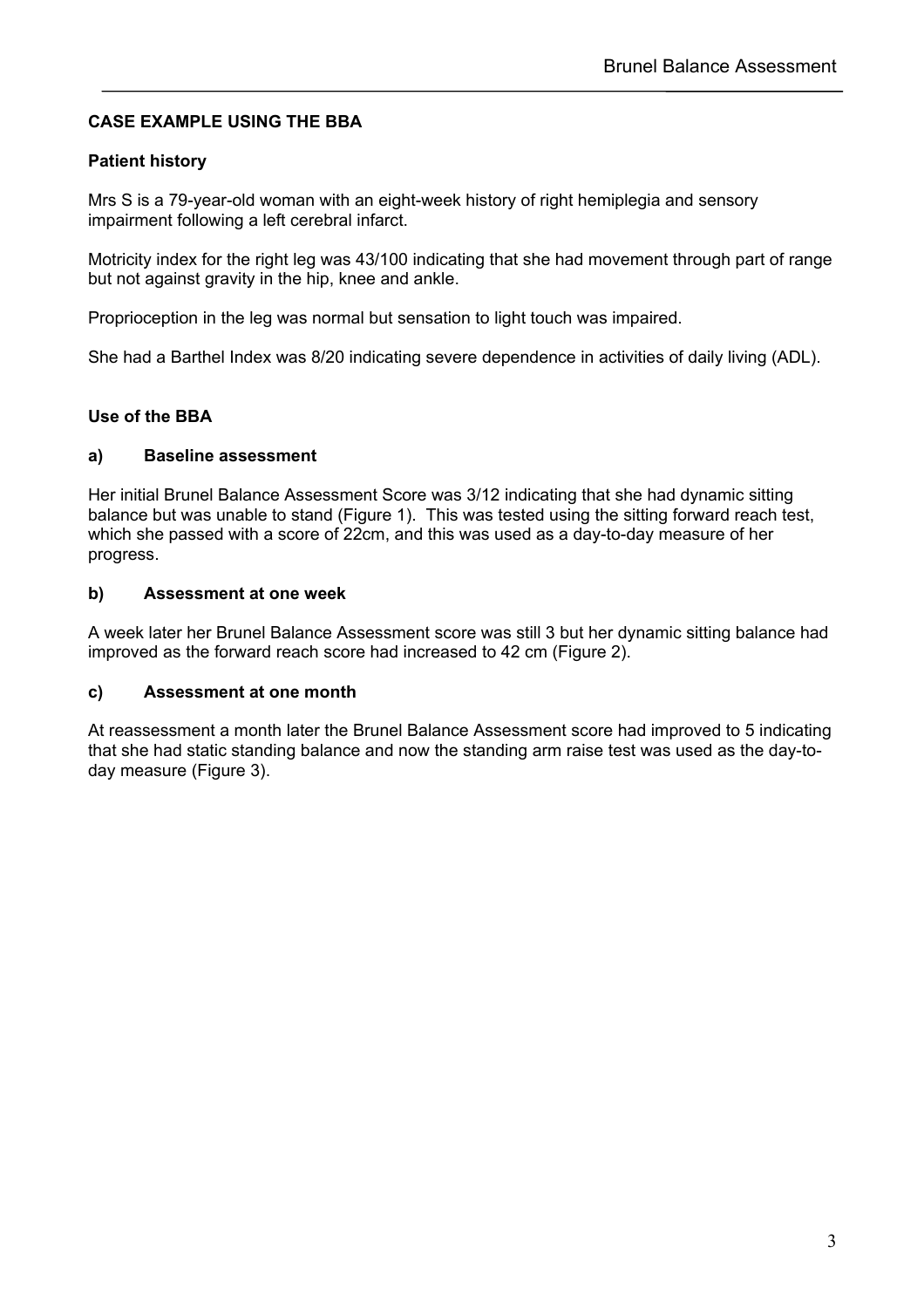# **Figure 1: Baseline assessment**

| <b>Level</b>   |                                                                 |                          |          |                                   | <b>Score</b>   | <b>Pass</b> | <b>Pass criteria</b> |                |                                                              |              |                                        |
|----------------|-----------------------------------------------------------------|--------------------------|----------|-----------------------------------|----------------|-------------|----------------------|----------------|--------------------------------------------------------------|--------------|----------------------------------------|
|                |                                                                 | <b>Attempt number:</b>   |          |                                   |                |             | (Y/N)                | (after up to 3 |                                                              |              |                                        |
|                |                                                                 |                          |          |                                   | $\overline{2}$ |             | $\overline{3}$       |                | attempts)                                                    |              |                                        |
| 1              | Supported Sitting -<br><b>Timed test</b>                        | 40 <sub>s</sub>          |          | N/A                               |                |             |                      | N/A            |                                                              | Y            | Sit supported for 30s                  |
| $\overline{2}$ | Static sitting -<br>Sitting arm raise<br>test                   | 9 lifts                  |          | N/A                               |                | N/A         |                      | Y              | 3 or more arm lifts in<br>15s                                |              |                                        |
| 3              | Dynamic sitting -<br>Sitting forward<br>reach test              | 24<br>cm                 | 23<br>cm | N/A                               | N/A            | N/A         | N/A<br>N/A           | Y              | Reach forward more<br>than 7cm<br>(average of 2<br>readings) |              |                                        |
| $\overline{4}$ | Supported standing<br>- Timed test                              | 22 cm<br>10 <sub>s</sub> |          | N/A<br>30 <sub>s</sub><br>Support |                | required    |                      | 20s            |                                                              | $\mathsf{N}$ | Stand supported for<br>30 <sub>s</sub> |
| 5              | Static standing<br>balance - Standing<br>arm raise test         |                          |          |                                   |                |             |                      |                | 3 or more arm lifts in<br>15s                                |              |                                        |
| 6              | Dynamic standing -<br>Standing forward<br>reach test            |                          |          |                                   |                |             |                      |                | Reach forward more<br>than 5cm<br>(average of 2<br>readings) |              |                                        |
| $\overline{7}$ | Static double<br>stance -<br><b>Timed step</b><br>standing test |                          |          |                                   |                |             |                      |                | Static step standing<br>for 30s                              |              |                                        |
| 8              | Supported single<br>stance - walking<br>with an aid             |                          |          |                                   |                |             |                      |                | Walk 5m within 1min<br>(average of 2<br>readings)            |              |                                        |
| 9              | Dynamic double<br>stance - Weight<br>shift test                 |                          |          |                                   |                |             |                      |                | 3 or more shifts<br>within 15s                               |              |                                        |
| 10             | Changing base of<br>support - walking<br>without an aid         |                          |          |                                   |                |             |                      |                | Walk 5m within 1min<br>(average of 2<br>readings)            |              |                                        |
| 11             | Dynamic single<br>stance - Tap test                             |                          |          |                                   |                |             |                      |                | 2 or more taps within<br>15s                                 |              |                                        |
| 12             | Changing the base<br>of support - Step-<br>up test              |                          |          |                                   |                |             |                      |                | 1 or more step-up(s)<br>within 15s                           |              |                                        |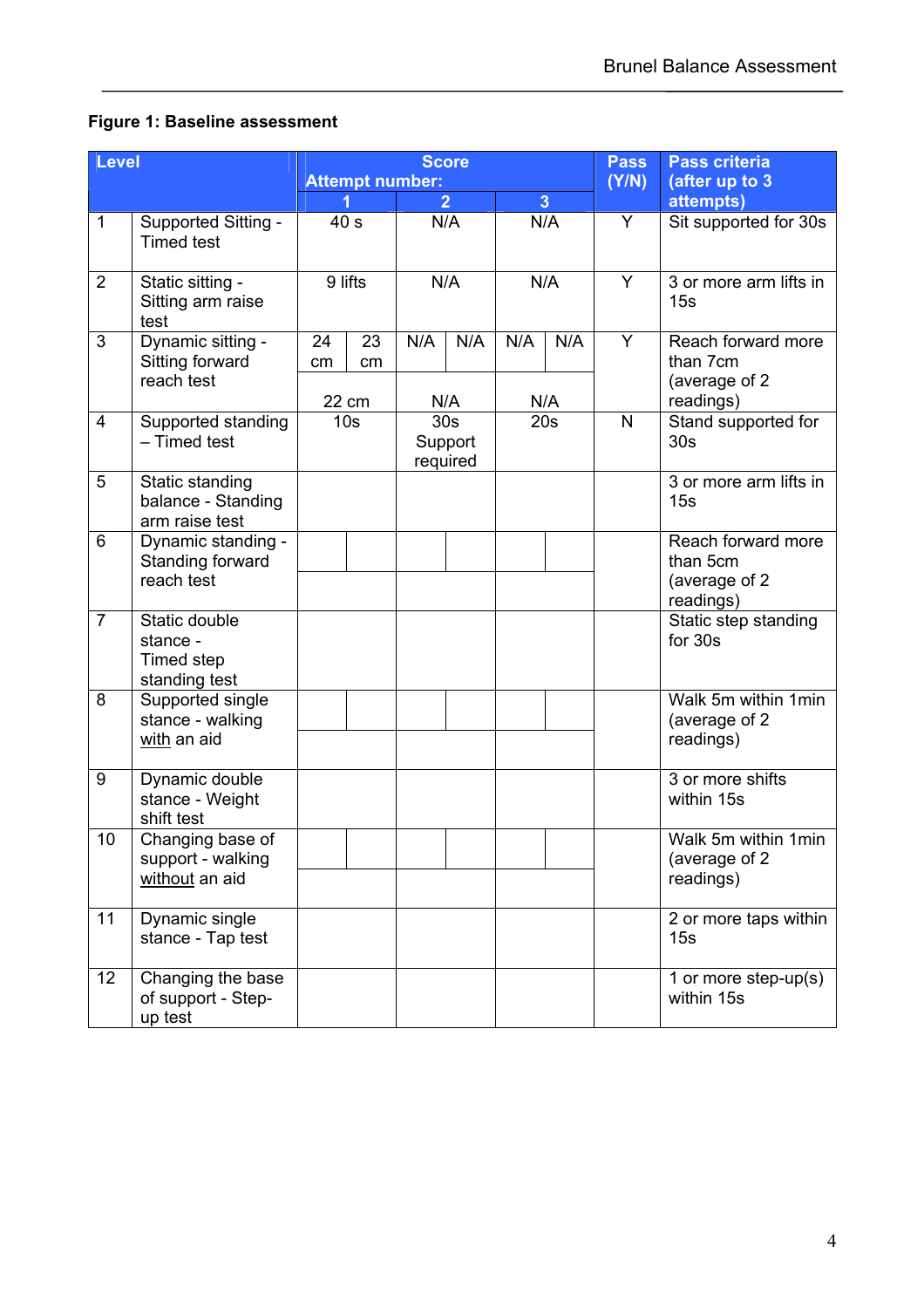# **Figure 2: Assessment at 1 week**

| <b>Level</b>   |                                                                 |                        |          |                            | <b>Score</b>   | <b>Pass</b> | <b>Pass criteria</b> |                            |                                                              |  |     |   |                       |  |  |     |  |   |                               |
|----------------|-----------------------------------------------------------------|------------------------|----------|----------------------------|----------------|-------------|----------------------|----------------------------|--------------------------------------------------------------|--|-----|---|-----------------------|--|--|-----|--|---|-------------------------------|
|                |                                                                 | <b>Attempt number:</b> |          |                            |                |             | (Y/N)                | (after up to 3             |                                                              |  |     |   |                       |  |  |     |  |   |                               |
|                |                                                                 |                        |          |                            | $\overline{2}$ |             | $\overline{3}$       |                            | attempts)                                                    |  |     |   |                       |  |  |     |  |   |                               |
| 1              | Supported Sitting -<br><b>Timed test</b>                        |                        |          |                            | 50s            |             | N/A                  |                            |                                                              |  | N/A | Y | Sit supported for 30s |  |  |     |  |   |                               |
| $\overline{2}$ | Static sitting -<br>Sitting arm raise<br>test                   | 11 lifts<br>N/A        |          |                            |                |             |                      |                            |                                                              |  |     |   |                       |  |  | N/A |  | Y | 3 or more arm lifts in<br>15s |
| 3              | Dynamic sitting -<br>Sitting forward<br>reach test              | 43<br>cm               | 47<br>cm | N/A                        | N/A            | N/A         | N/A                  | Y                          | Reach forward more<br>than 7cm<br>(average of 2<br>readings) |  |     |   |                       |  |  |     |  |   |                               |
| 4              | Supported standing<br>- Timed test                              | 15s<br>20s             |          | N/A<br>N/A<br>45 cm<br>20s |                |             | $\mathsf{N}$         | Stand supported for<br>30s |                                                              |  |     |   |                       |  |  |     |  |   |                               |
| 5              | Static standing<br>balance - Standing<br>arm raise test         |                        |          |                            |                |             |                      |                            | 3 or more arm lifts in<br>15s                                |  |     |   |                       |  |  |     |  |   |                               |
| 6              | Dynamic standing -<br>Standing forward<br>reach test            |                        |          |                            |                |             |                      |                            | Reach forward more<br>than 5cm<br>(average of 2<br>readings) |  |     |   |                       |  |  |     |  |   |                               |
| $\overline{7}$ | Static double<br>stance -<br><b>Timed step</b><br>standing test |                        |          |                            |                |             |                      |                            | Static step standing<br>for 30s                              |  |     |   |                       |  |  |     |  |   |                               |
| 8              | Supported single<br>stance - walking<br>with an aid             |                        |          |                            |                |             |                      |                            | Walk 5m within 1min<br>(average of 2<br>readings)            |  |     |   |                       |  |  |     |  |   |                               |
| 9              | Dynamic double<br>stance - Weight<br>shift test                 |                        |          |                            |                |             |                      |                            | 3 or more shifts<br>within 15s                               |  |     |   |                       |  |  |     |  |   |                               |
| 10             | Changing base of<br>support - walking<br>without an aid         |                        |          |                            |                |             |                      |                            | Walk 5m within 1min<br>(average of 2<br>readings)            |  |     |   |                       |  |  |     |  |   |                               |
| 11             | Dynamic single<br>stance - Tap test                             |                        |          |                            |                |             |                      |                            | 2 or more taps within<br>15s                                 |  |     |   |                       |  |  |     |  |   |                               |
| 12             | Changing the base<br>of support - Step-<br>up test              |                        |          |                            |                |             |                      |                            | 1 or more step-up(s)<br>within 15s                           |  |     |   |                       |  |  |     |  |   |                               |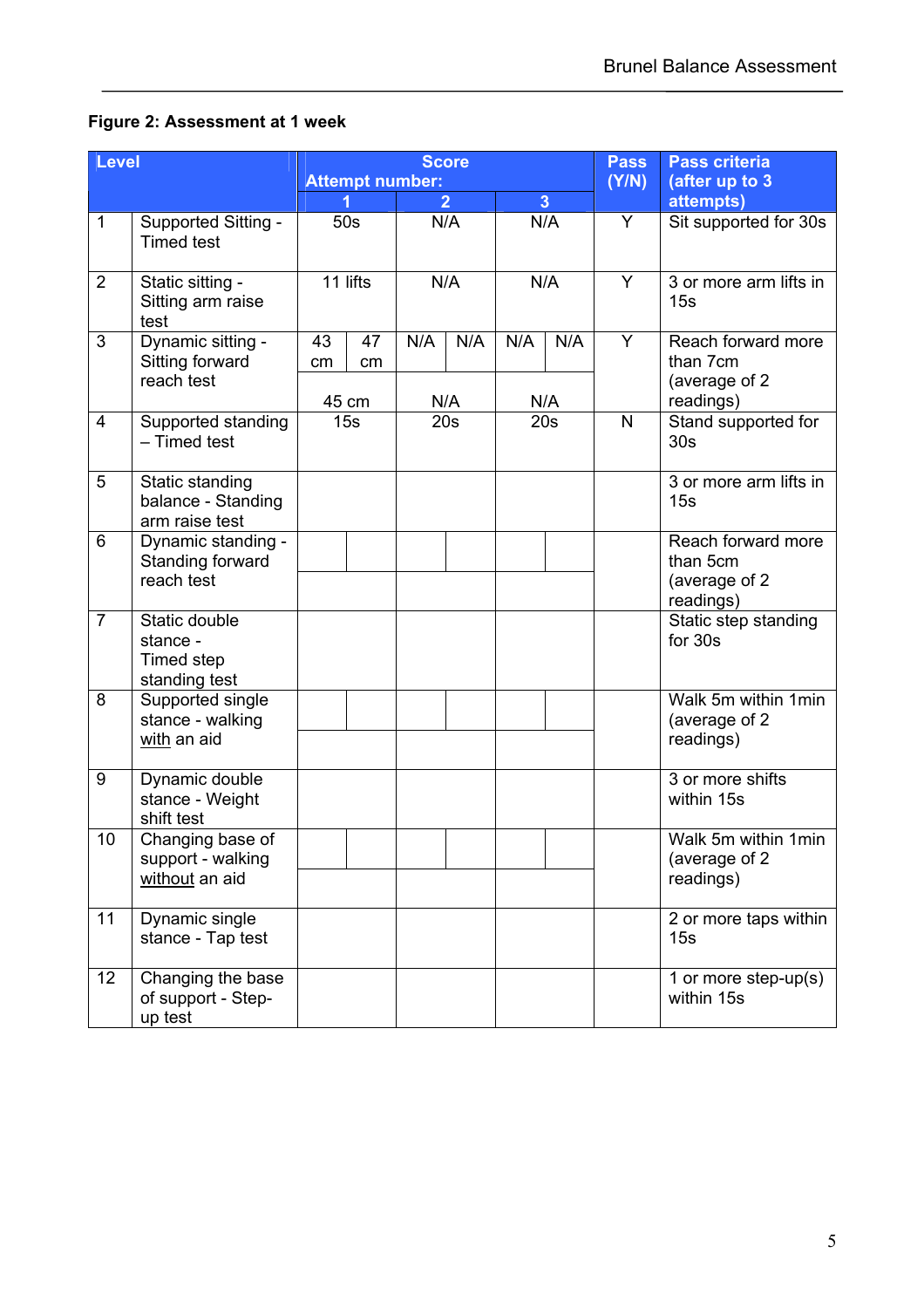# **Figure 3: Assessment at 1 month**

| <b>Level</b>   |                                                                 |                                                            |                |                 | <b>Score</b> | <b>Pass</b>                | Pass criteria         |                             |                                                  |   |                            |   |                               |  |     |   |                               |
|----------------|-----------------------------------------------------------------|------------------------------------------------------------|----------------|-----------------|--------------|----------------------------|-----------------------|-----------------------------|--------------------------------------------------|---|----------------------------|---|-------------------------------|--|-----|---|-------------------------------|
|                |                                                                 | <b>Attempt number:</b><br>$\overline{3}$<br>$\overline{2}$ |                |                 |              |                            | (Y/N)                 | (after up to 3<br>attempts) |                                                  |   |                            |   |                               |  |     |   |                               |
| $\mathbf{1}$   | Supported Sitting -                                             |                                                            |                | N/A<br>N/A      |              | Y                          | Sit supported for 30s |                             |                                                  |   |                            |   |                               |  |     |   |                               |
|                | <b>Timed test</b>                                               |                                                            |                |                 | 70s          |                            |                       |                             |                                                  |   |                            |   |                               |  |     |   |                               |
| $\overline{2}$ | Static sitting -<br>Sitting arm raise<br>test                   |                                                            | 9 lifts<br>N/A |                 |              |                            |                       |                             |                                                  |   | N/A                        | Y | 3 or more arm lifts in<br>15s |  |     |   |                               |
| 3              | Dynamic sitting -<br>Sitting forward<br>reach test              | 40<br>cm                                                   | 44<br>cm       | N/A             | N/A          | N/A                        | N/A                   | Y                           | Reach forward more<br>than 7cm<br>(average of 2) |   |                            |   |                               |  |     |   |                               |
|                |                                                                 |                                                            | 42 cm          |                 | N/A          |                            | N/A                   |                             | readings)                                        |   |                            |   |                               |  |     |   |                               |
| 4              | Supported standing<br>- Timed test                              | 50s                                                        |                | N/A             |              |                            |                       |                             | N/A                                              | Y | Stand supported for<br>30s |   |                               |  |     |   |                               |
| 5              | Static standing<br>balance - Standing<br>arm raise test         | 5<br>$\overline{7}$<br>Support<br>required                 |                |                 |              |                            |                       |                             |                                                  |   |                            |   |                               |  | N/A | Y | 3 or more arm lifts in<br>15s |
| 6              | Dynamic standing -                                              | 4                                                          | 4              | 4 <sub>cm</sub> | 5cm          | 3cm                        | 5cm                   | $\mathsf{N}$                | Reach forward more                               |   |                            |   |                               |  |     |   |                               |
|                | Standing forward                                                | cm                                                         | cm             |                 |              |                            |                       |                             | than 5cm                                         |   |                            |   |                               |  |     |   |                               |
|                | reach test                                                      | 4.5cm<br>4cm<br>4cm                                        |                |                 |              | (average of 2<br>readings) |                       |                             |                                                  |   |                            |   |                               |  |     |   |                               |
| $\overline{7}$ | Static double<br>stance -<br><b>Timed step</b><br>standing test |                                                            |                |                 |              |                            |                       |                             | Static step standing<br>for 30s                  |   |                            |   |                               |  |     |   |                               |
| 8              | Supported single                                                |                                                            |                |                 |              |                            |                       |                             | Walk 5m within 1min                              |   |                            |   |                               |  |     |   |                               |
|                | stance - walking<br>with an aid                                 |                                                            |                |                 |              |                            |                       |                             | (average of 2<br>readings)                       |   |                            |   |                               |  |     |   |                               |
| 9              | Dynamic double<br>stance - Weight<br>shift test                 |                                                            |                |                 |              |                            |                       |                             | 3 or more shifts<br>within 15s                   |   |                            |   |                               |  |     |   |                               |
| 10             | Changing base of<br>support - walking                           |                                                            |                |                 |              |                            |                       |                             | Walk 5m within 1min<br>(average of 2)            |   |                            |   |                               |  |     |   |                               |
|                | without an aid                                                  |                                                            |                |                 |              |                            |                       |                             | readings)                                        |   |                            |   |                               |  |     |   |                               |
| 11             | Dynamic single<br>stance - Tap test                             |                                                            |                |                 |              |                            |                       |                             | 2 or more taps within<br>15s                     |   |                            |   |                               |  |     |   |                               |
| 12             | Changing the base<br>of support - Step-<br>up test              |                                                            |                |                 |              |                            |                       |                             | 1 or more step-up(s)<br>within 15s               |   |                            |   |                               |  |     |   |                               |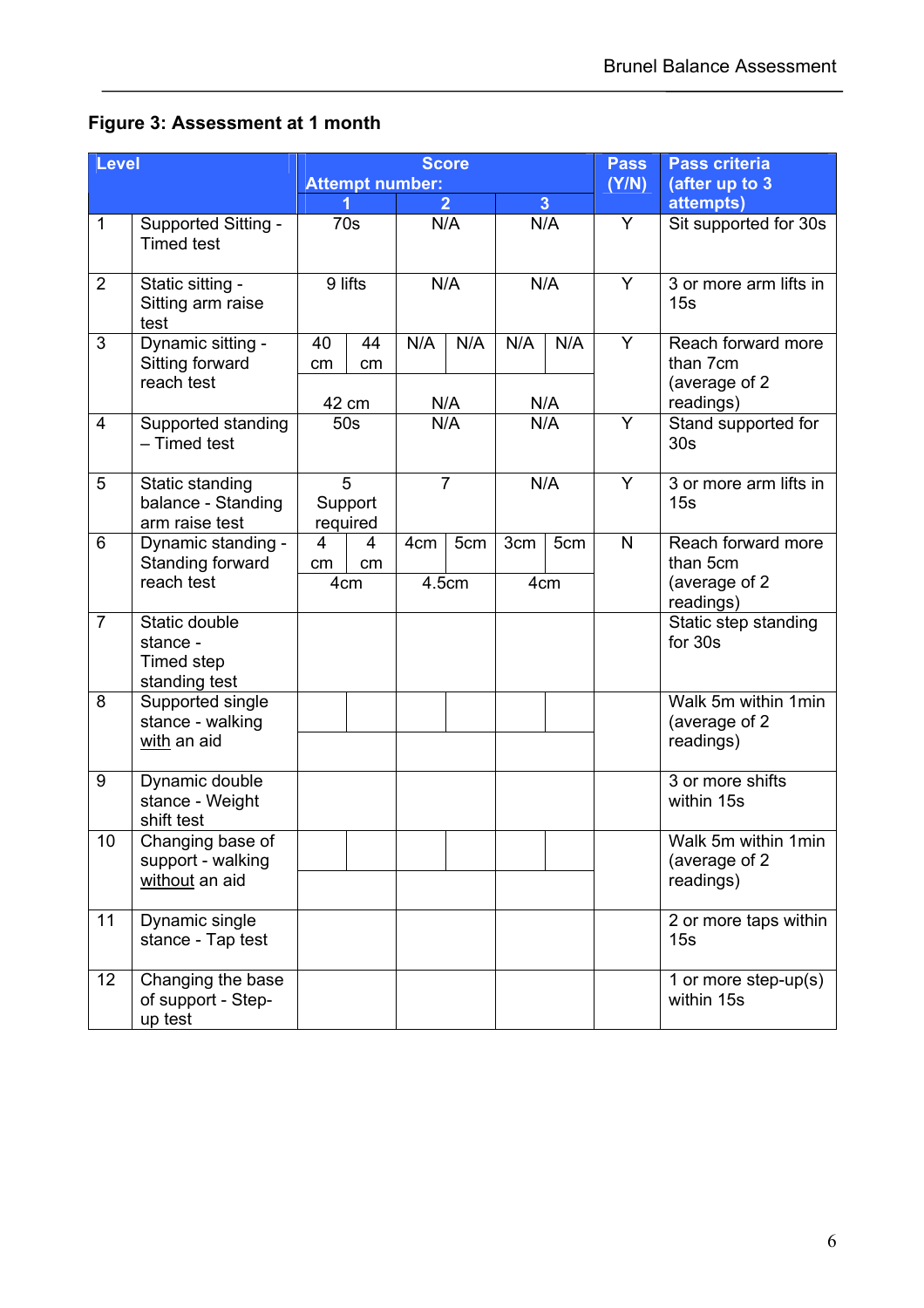### **BRUNEL BALANCE ASSESSMENT TESTING INSTRUCTIONS**

## **SECTION 1: SITTING**

## **Level 1: Supported sitting –Timed Test**

#### **Summary**

In this test, the subject is asked to sit with upper limb support (i.e. taking weight through their arms or holding on) for at least 30 seconds.

| <b>Equipment:</b>   Plinth or suitable seating |
|------------------------------------------------|
| Stop watch                                     |

#### **Instructions**

- 1. The subject is seated on a firm, level surface without back support and their feet flat on the floor. They can use upper limb support if they wish. Stand beside the subject to give support if necessary.
- 2. Explain the test to the subject:

"*I want to time how long you can sit without me helping you. You can use your arms to support yourself if you wish. When I say GO try to keep your balance for as long as you can or until I say stop."* 

- 3. Use the stop-watch to time how long they can maintain sitting balance for up to 30 seconds. Call out the time every 10 seconds.
- 4. Note the time and decide whether to pass or fail:

| <b>Pass</b> | Subject keeps his/her balance for 30 seconds or more, with (upper limb) support<br>but without assistance from the tester |
|-------------|---------------------------------------------------------------------------------------------------------------------------|
| Fail        | Subject keeps his/her balance for less than 30 seconds, and/or requires<br>assistance from the tester                     |

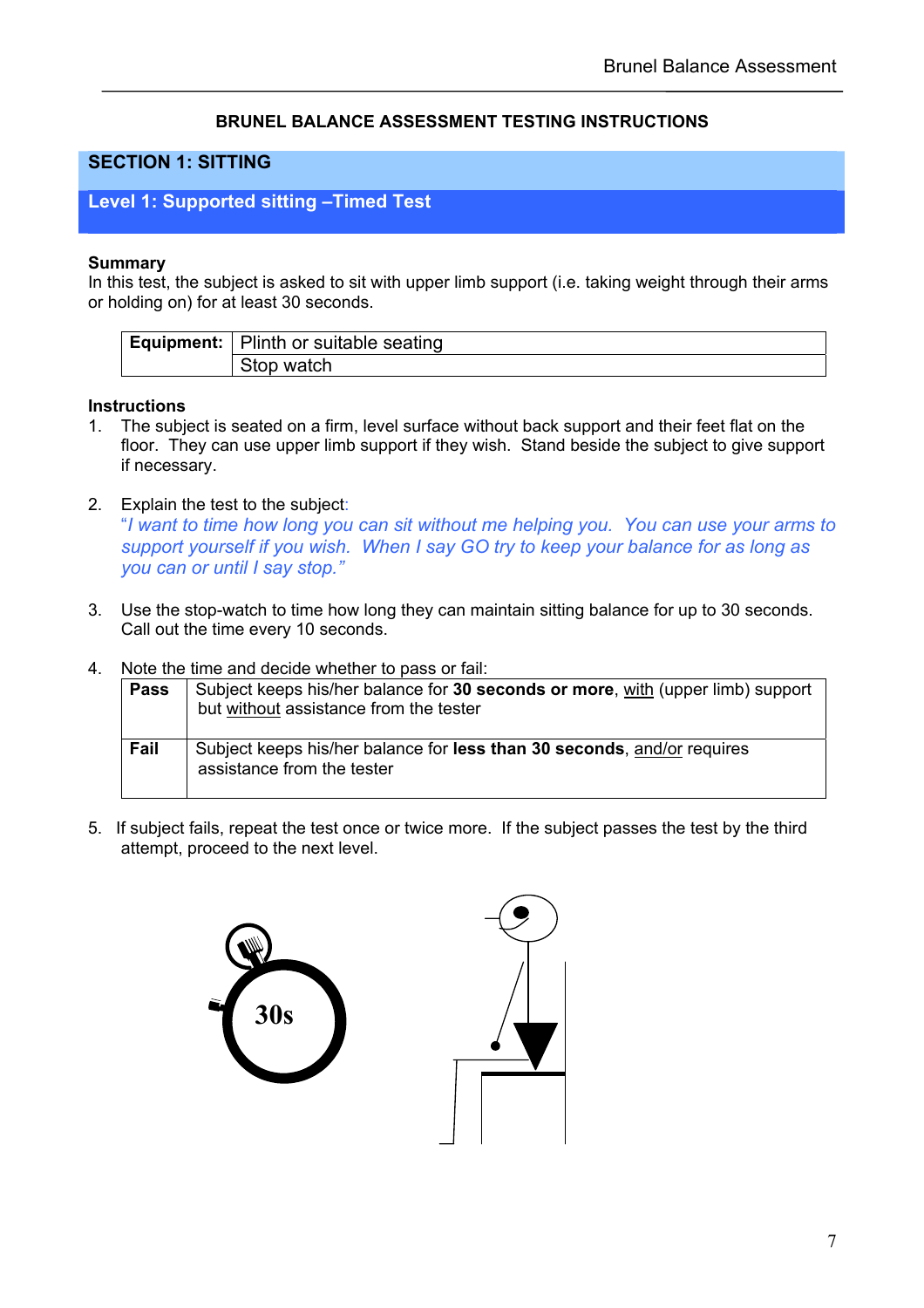## **SECTION 1: SITTING**

## **Level 2: Static sitting balance - Sitting Arm Raise Test**

#### **Summary**

In this test, the subject is asked to maintain his/her position while raising and lowering his/her **sound** arm (*Arm Raise Test*) for 15 seconds.

| <b>Equipment:</b>   Plinth or suitable seating |
|------------------------------------------------|
| Stop watch                                     |

#### **Instructions**

- 1. The subject is seated on a firm, level surface without back support, feet flat on the floor and hands resting on lap. Stand beside the subject to give support if necessary.
- *2.* Explain and demonstrate the movement to the subject, get them to practise it and correct as necessary:

*"I want to see how many times you can lift your sound arm up and down in 15 seconds. When I say GO raise and lower your arm as often as you can, until I say stop".*

- 3. Use the stop-watch to time 15 seconds. Count the number of times the subject can raise his/her sound arm **(his/her maximum shoulder flexion)** and return it back to their sound knee.
- 4. Note the score and decide whether to pass or fail:

| <b>Pass</b> | Subject performs 3 or more arm lifts*   |
|-------------|-----------------------------------------|
| Fail        | Subject performs less than 3 arm lifts* |

\* A lift does not count if the subject does not achieve full flexion (for him/her), needs to 'touch down' (i.e. places hand somewhere other than the sound knee to keep his/her balance), and/or he/she requires support and/or assistance from the tester.

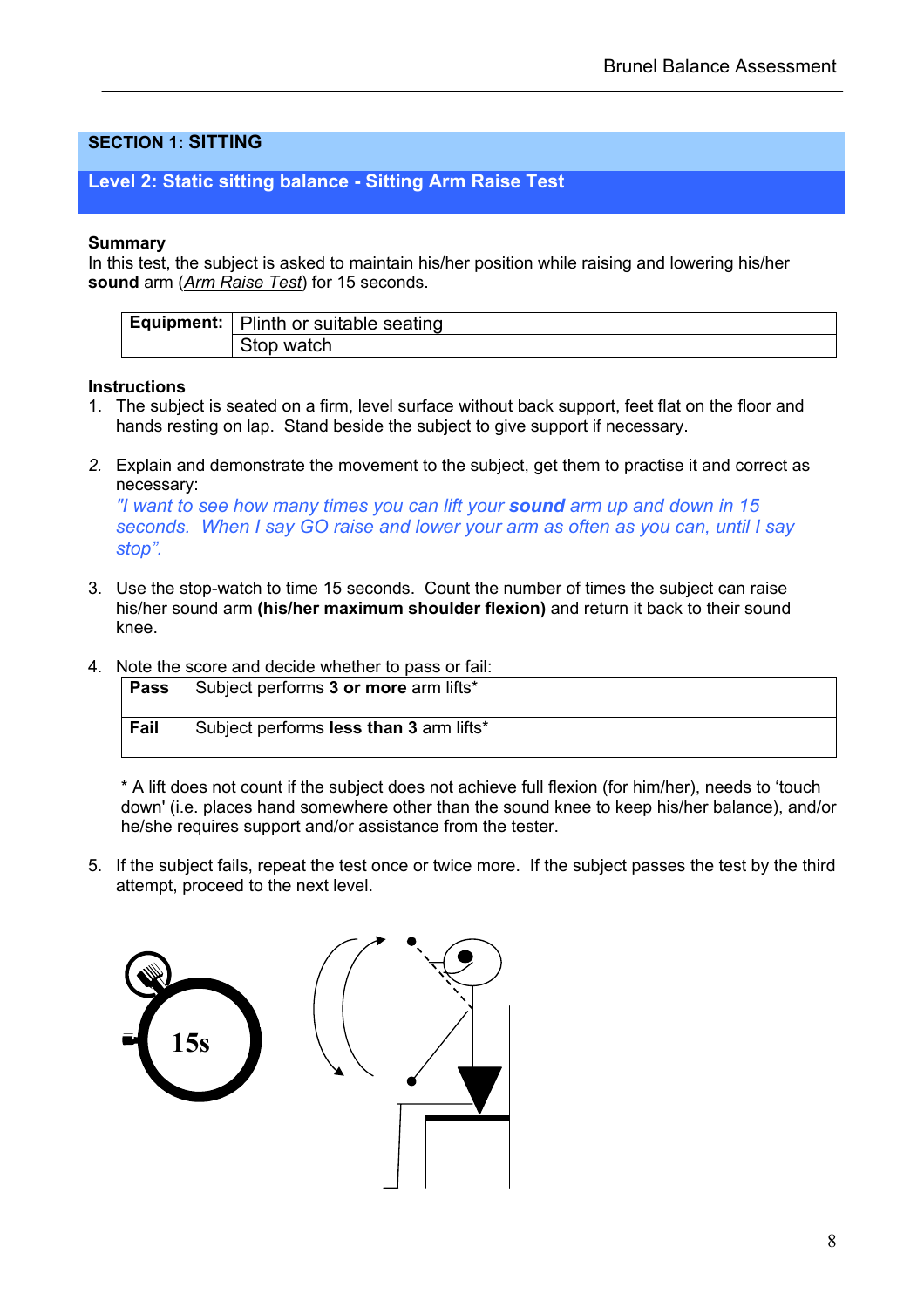## **SECTION 1: SITTING**

## **Level 3: Dynamic sitting balance - Sitting Forward Reach Test**

#### **Summary**

In this test, the subject is asked to move to his/her limits of stability within the base of support while sitting down (*Forward Reach Test*). The distance the subject can reach forward beyond arm's length is measured.

| <b>Equipment:</b>   Plinth or suitable seating |
|------------------------------------------------|
| 1m ruler on adjustable height stand            |

#### **Instructions**

- 1. The subject is seated with hips at 90 degrees on a firm, level surface without back support, feet flat on the floor and hands resting on lap. Stand beside the subject to give support if necessary.
- 2. The height of the ruler is adjusted so that it is at the level of the acromion of the sound shoulder. The subject lifts his/her sound arm to shoulder height with fingers curled into a fist while sitting in a normal, comfortable position. Position the ruler so that the end of the ruler touches the knuckles of the outstretched arm and it continues in a forward direction.
- 3. The subject reaches forwards as far as possible with their hand level with the ruler. When at maximum reach, the tester reads the position of the knuckle of the middle finger from the ruler.
- 4. Explain and demonstrate the movement to the subject, get them to practice it and correct as necessary:

*"I want you to reach forwards as far as you can, keeping your hand level with the ruler. When you are at full stretch hold the position for a few seconds while I read the ruler then sit back. Keep your feet on the ground, and your bottom on the seat, do not use your weak arm for support.* 

- 5. Read and note the position of the knuckle of the middle finger on the ruler.
- 6. Repeat this test. Note the second value and take an average of the two scores. Decide whether to pass or fail:

| Pass | Average value is 7cm or more, without upper limb support and/or assistance     |
|------|--------------------------------------------------------------------------------|
|      | from the tester                                                                |
| Fail | Average value is less than 7cm, and/or the subject requires upper limb support |
|      | and/or assistance from the tester                                              |

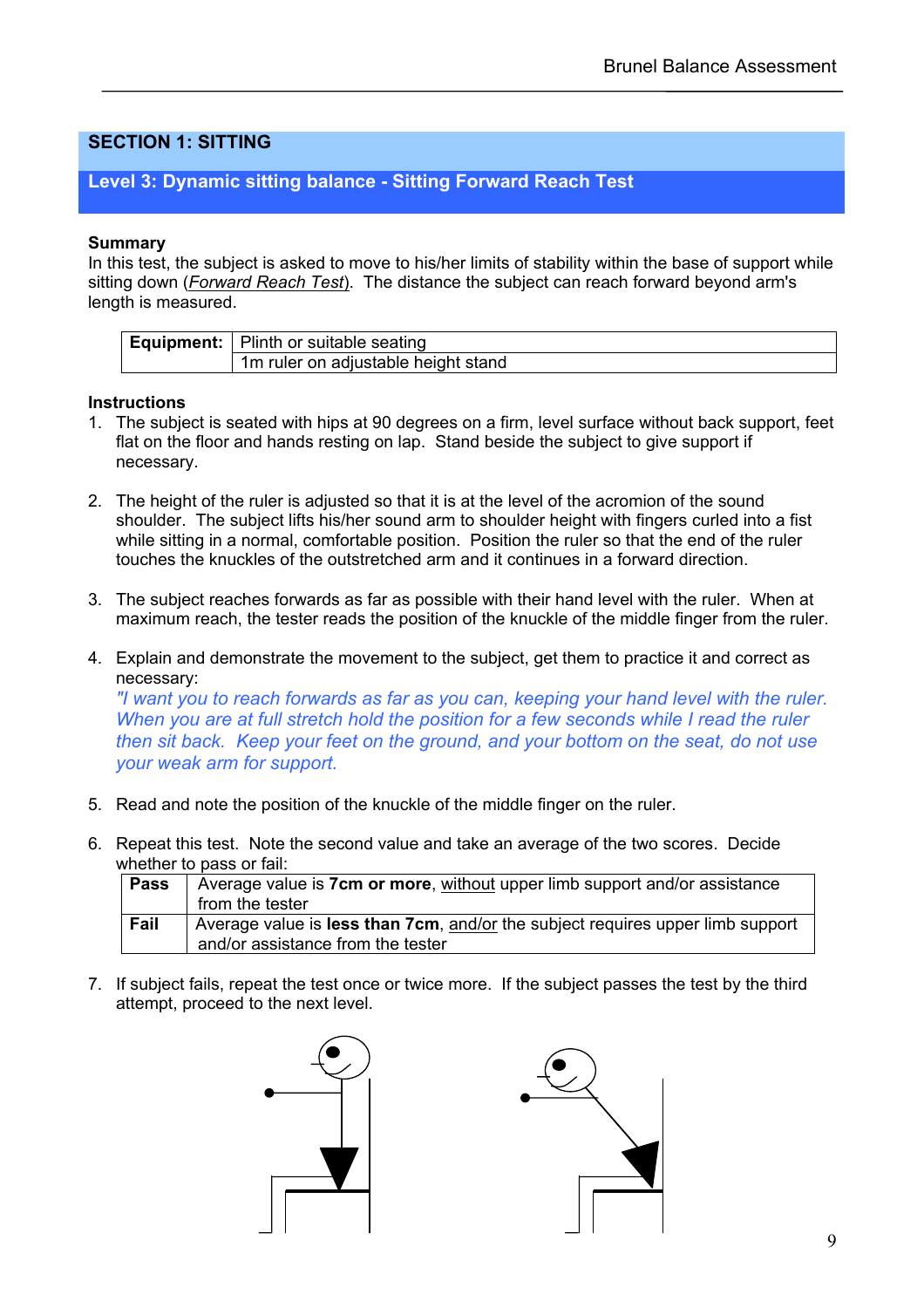## **SECTION2: STANDING**

## **Level 4: Supported standing - Timed Test**

#### **Summary**

In this test, the subject is asked to stand with upper limb support, holding on to furniture or a plinth for at least 30 seconds.

| Equipment:   Plinth or suitable furniture for the subject to hold on to |
|-------------------------------------------------------------------------|
| Stop-watch                                                              |

#### **Instructions**

- 1. The subject stands on a firm, level surface in normal shoes with feet in a comfortable, level position, and holding on to furniture if necessary. Provide support at waist height in front or to the sound side e.g. a plinth, bedside cupboard or back of a chair. Stand beside the subject to give assistance as necessary.
- 2. Explain the test to the subject:

*"I want to time how long you can stand without me helping you. You can hold on if you wish. When I say GO try to keep your balance for as long as you can or until I say stop."*

- 3. Use the stop-watch to time how long the subject can maintain standing balance for up to 30 seconds. Call out the time every 10 seconds.
- 4. Note the time and decide whether to pass or fail:

| Pass | Subject keeps his/her balance for 30 seconds or more, with or without support<br>and without assistance from the tester |
|------|-------------------------------------------------------------------------------------------------------------------------|
| Fail | Subject keeps his/her balance for less than 30 seconds, and/or requires<br>assistance from the tester                   |



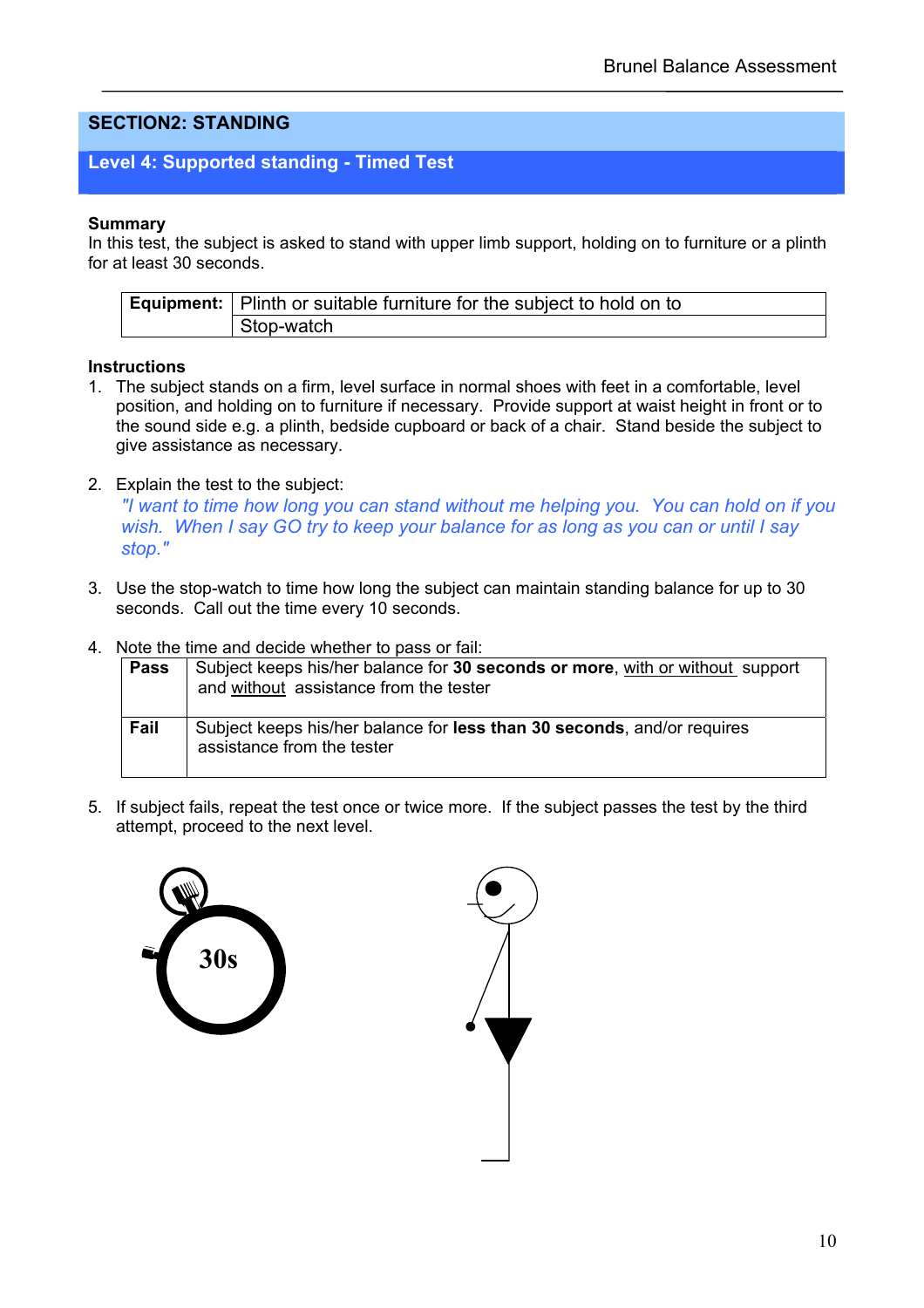## **SECTION 2: STANDING**

## **Level 5: Static standing balance - Standing Arm Raise Test**

#### **Summary**

In this test, the subject is asked to maintain his/her position within the base of support while raising and lowering his/her **sound** arm (*Arm Raise Test*) for 15 seconds.

**Equipment:** Stop-watch

#### **Instructions**

- 1. The subject stands on a firm, level surface with feet level without upper limb support. Stand beside the subject to give support. Explain and demonstrate the movement to the subject, practice and correct as necessary.
- 2. Explain the test to the subject: *"I want to count how many times you can lift your sound arm in 15 seconds. When I say GO raise and lower your sound arm as often as you can, until I say stop."*
- 3. Use the stop-watch to time 15 seconds. Count the number of times the subject can raise **(his/her maximum shoulder flexion)** and lower their sound arm (to their side) in this time.
- 4. Note the score and decide whether to pass or fail:

| Pass | Subject performs 3 or more arm lifts*   |
|------|-----------------------------------------|
| Fail | Subject performs less than 3 arm lifts* |

 \* A lift does not count if the subject does not achieve full flexion (for him/her), needs to 'touch down' (i.e. places hand somewhere other than the sound knee to keep his/her balance), and/or he/she requires support and/or assistance from the tester.

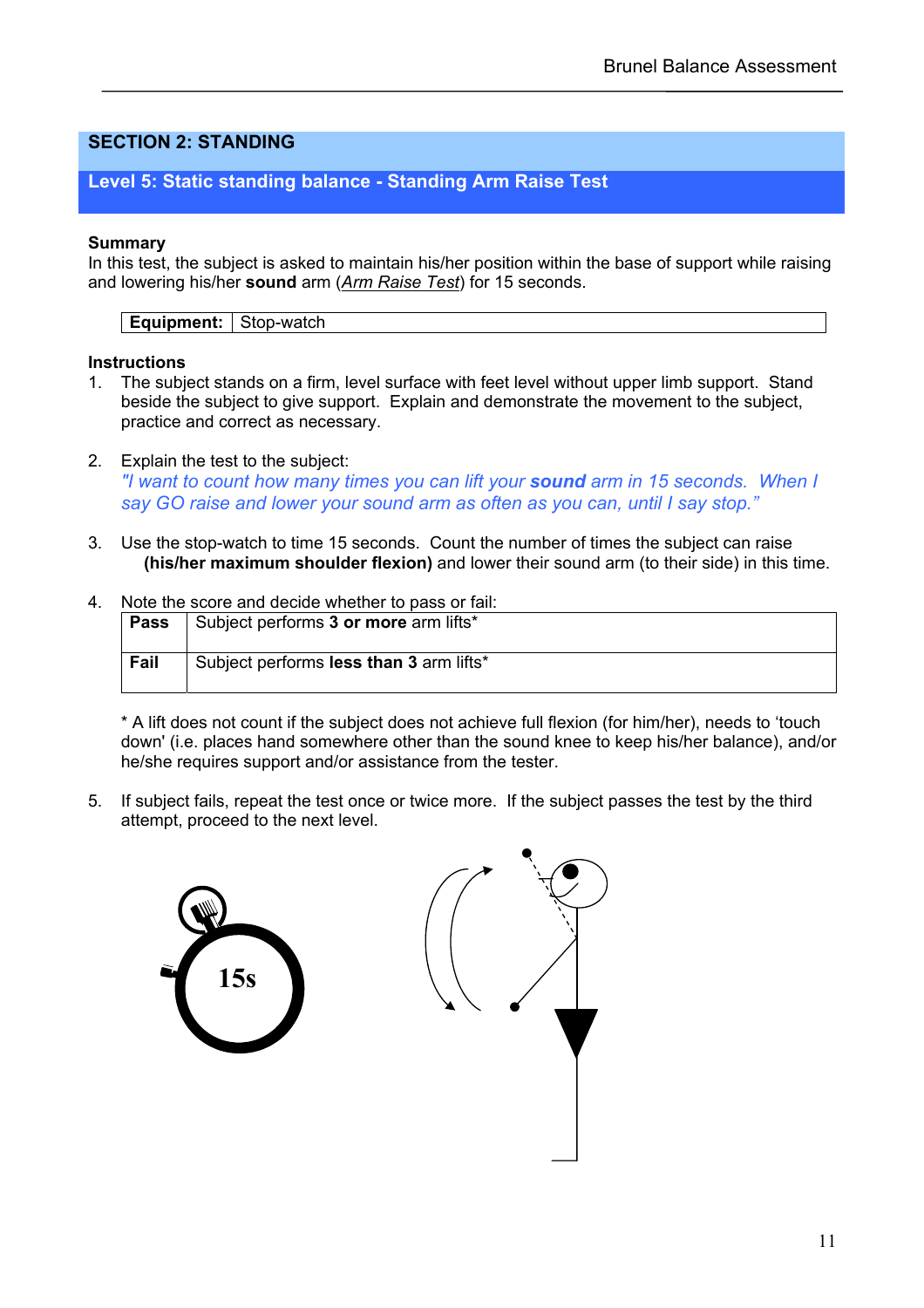## **SECTION 2: STANDING**

## **Level 6: Dynamic Standing balance - Standing Forward Reach Test**

#### **Summary**

In this test, the subject is asked to move to his/her limits of stability within the base of support while standing (*Forward Reach Test*). The distance the subject can reach forward beyond arm's length is measured.

| <b>Equipment:</b>   1m ruler attached to adjustable height stand |
|------------------------------------------------------------------|
| Stop-watch                                                       |

#### **Instructions**

- 1. The subject stands on a firm, level surface with feet level without upper limb support. Stand beside the subject to give support.
- 2. The height of the ruler is adjusted so that it is at the level of the acromion of the sound shoulder. The subject lifts his/her **sound** arm to shoulder height with fingers curled into a fist.
- 3. Position the ruler so that the knuckles of the outstretched arm are level with the end of the ruler, and the ruler points forwards in front of the subject.
- 4. The subject reaches forwards as far as possible with their hand level with the ruler. When at maximum reach the tester reads the position of the knuckle of the middle finger from the ruler
- . 5. Explain and demonstrate the movement to the subject, get them to practice and correct as necessary:

*"I want you to reach forwards as far as you can with your hand level with the ruler. When at full stretch hold the position for a few seconds while I read the ruler, then return to upright. Keep your heels on the ground and do not use your weak arm for support."*

- 6. Note the ruler reading.
- 7. Repeat the measurement and take an average of the two scores. Decide whether to pass or fail:

| <b>Pass</b> | Average value is 5cm or more, without upper limb support and/or assistance from |
|-------------|---------------------------------------------------------------------------------|
|             | the tester                                                                      |
| Fail        | Average value is less than 5cm, and/or the subject requires upper limb support  |
|             | and/or assistance from the tester                                               |

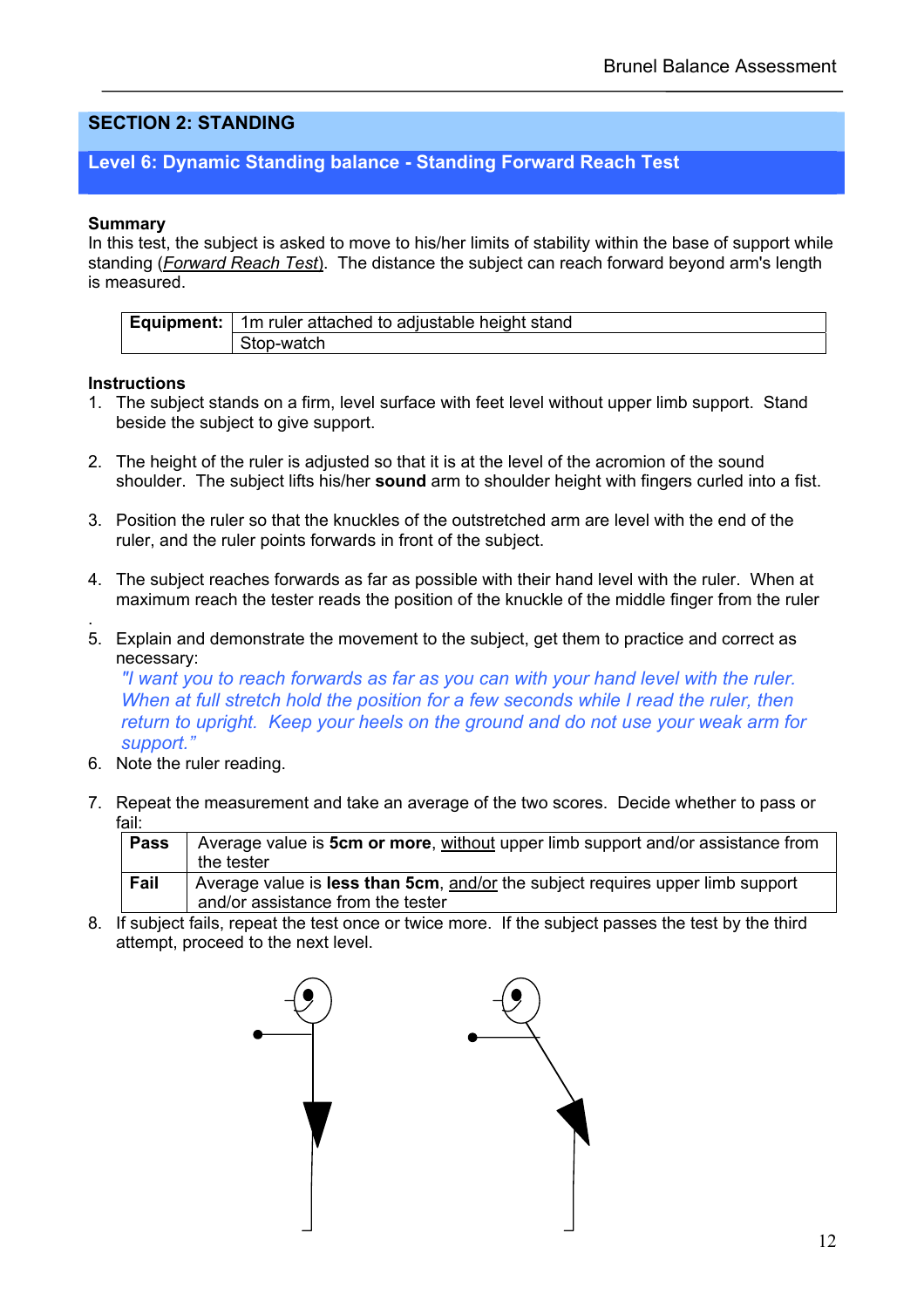## **Level 7: Static double stance - Timed step-standing test**

#### **Summary**

In this test, the subject is asked to maintain a step-standing position without upper limb support for at least 30 seconds.

**Equipment** | Stop-watch

### **Instructions**

- 1. The subject stands without upper limb support on a firm, level surface in step standing position (sound foot in front of weak foot, with sound heel level or beyond the toes of the weak foot, both knees extended). Stand beside the subject to give support.
- 2. Explain the test to the subject, demonstrate and practise as necessary: *"I want to time how long you can stand without me helping you. Keep your arms by your sides. When I say GO try to keep your balance for as long as you can or until I say stop."*
- 3. Use the stop-watch to time how long they can maintain the step standing position for up to 30 seconds. Call out the time every 10 seconds.
- 4. Note the time and decide whether to pass or fail:

| <b>Pass</b> | Subject keeps his/her balance for 30 seconds or more, without support and/or<br>assistance from the tester           |  |
|-------------|----------------------------------------------------------------------------------------------------------------------|--|
| Fail        | Subject keeps his/her balance for less than 30 seconds, and/or requires support<br>and/or assistance from the tester |  |



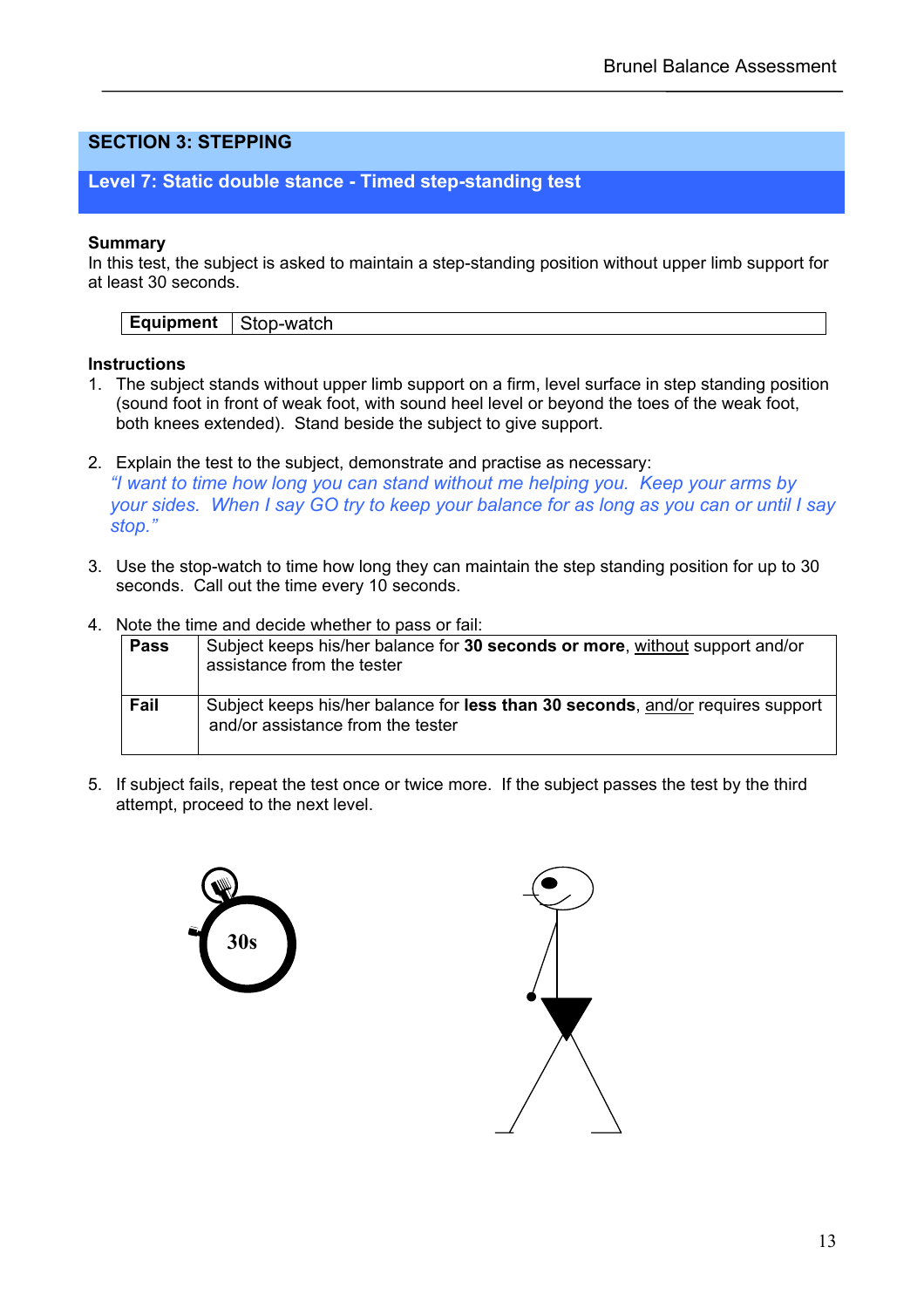## **Level 8: Supported single stance - Walking with an aid**

#### **Summary**

In this test, the subject is asked to walk without assistance, although he/she may use a walking aid (*5 metres Walk Test with an aid*).

*Please note: If the subject is already able to walk without an aid, pass this level and progress to level 9.* 

| <b>Equipment</b>   Tape to mark 5m 'walkway' on the floor |
|-----------------------------------------------------------|
| ⊩Stop-watch                                               |

#### **Instructions**

.

- 1. A distance of 5 metres is marked on the floor. The subject starts to walk a couple of strides before the 'start line' and does not stop until he/she has crossed the 'finish line'. Stand/walk beside the subject to give support.
- 2. Explain and demonstrate the test as necessary: *"I am going to time how fast you walk. Walk at your natural pace between these two markers. Do not slow down until you have crossed the finish line. Start when I say GO."*
- 3. Use the stop-watch to time how long it takes to walk this distance and note the time.

| 4. | Repeat the test and take an average of the two scores. Decide whether to pass or fail: |                                                                                                      |  |
|----|----------------------------------------------------------------------------------------|------------------------------------------------------------------------------------------------------|--|
|    | <b>Pass</b>                                                                            | Average value is 1 minute or less, without physical support from the tester                          |  |
|    | Fail                                                                                   | Average value is more than 1 minute, and/or the subject requires physical support<br>from the tester |  |

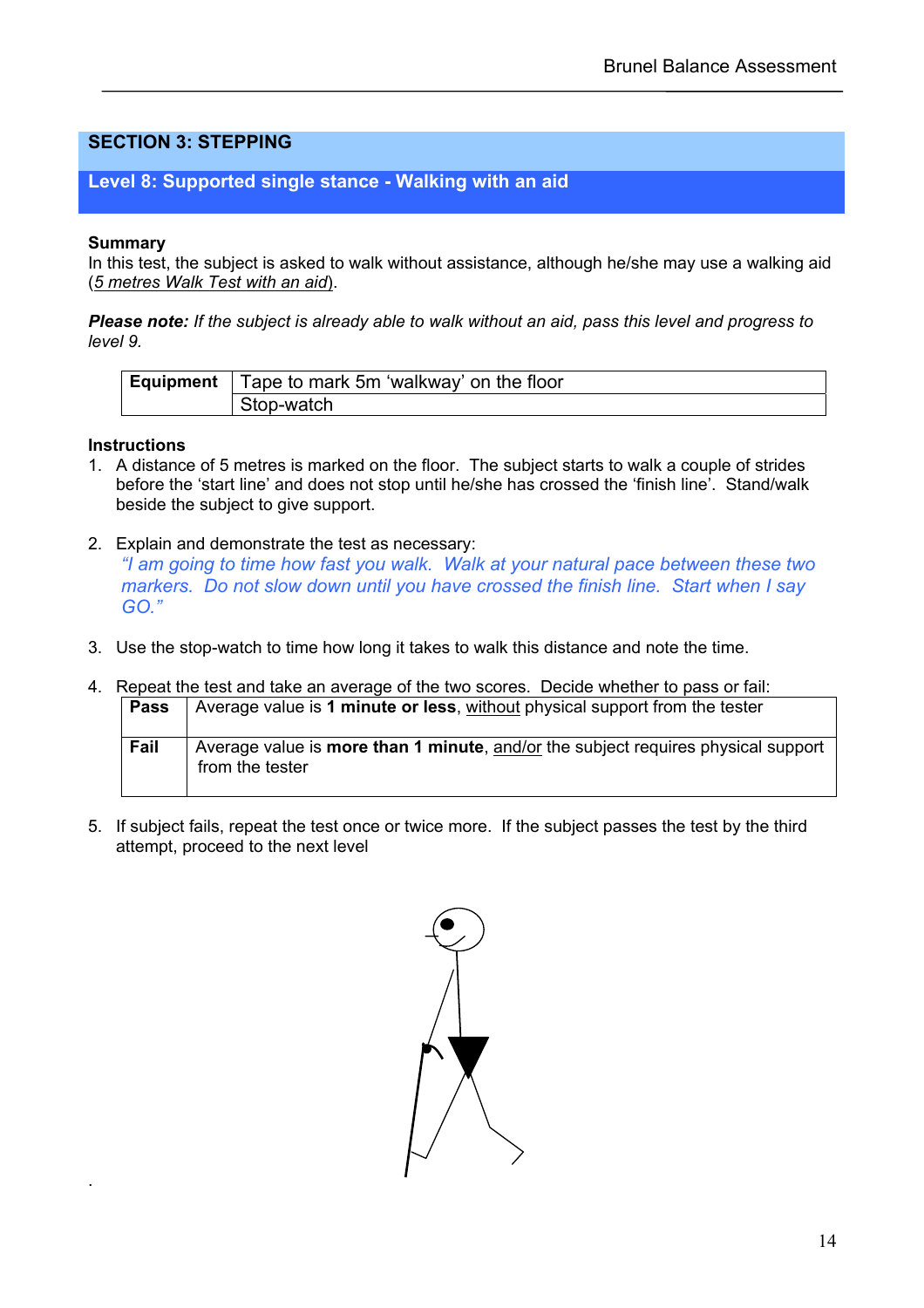## **Level 9: Dynamic double stance - Weight Shift Test**

#### **Summary**

In this test, the subject is asked to move within the base of support in a step-standing position repeatedly transferring his/her weight on and off the weak leg (*Weight Shift Test*) for 15 seconds.

| Equipment | Two perching stools, Walking frames or chairs |
|-----------|-----------------------------------------------|
|           | Stop-watch                                    |

#### **Instructions**

- 1. Starting position: The subject stands without upper limb support on a firm, level surface in stepstanding position (weak foot in front, with weak heel level or beyond the sound toes). A perching stool or walking frame (or similar) adjusted to hip/tummy height is positioned so that the horizontal bar is over the  $5<sup>th</sup>$  metatarsal of the weak foot. Another frame or stool is positioned behind the subject at hip/ bottom level, so their bottom touches the stool when their weight is on the sound leg. Stand beside the subject to give support as necessary. Movement: The subject transfers his/her weight onto the weak leg so that his/her tummy touches the back of the stool, and then back on to the sound leg so that their bottom touches the other stool. The subject needs to stand upright and keep his/her hips neutral/extended. The sound heel may lift as weight is transferred forwards but it must be on the floor when weight bearing.
- 2. Explain and demonstrate the test, practise and correct as necessary:

*"I want to count how many times you can transfer your weight from one leg to the other and back again. When I say GO transfer your weight on to the weak leg so that your tummy touches the stool/frame, then back on to the sound leg so that your bottom touches the other stool/frame. Keep your hips and knees straight when your weight is on the leg, but your can bend your sound knee and raise your heel as you bring your weight forwards. Do this as many times as you can until I say stop."*

3. Use the stop-watch to time 15 seconds, and count the number of times the subject touches the bar of the frame at the front, i.e. how often they transfer their weight on to the weak foot.

| . Note the score and decide whether to pass or fail: |                                         |
|------------------------------------------------------|-----------------------------------------|
| <b>Pass</b>                                          | Subject performs 3 or more transfers*   |
| Fail                                                 | Subject performs less than 3 transfers* |

4. Note the score and decide whether to pass or fail:

\*A transfer does not count if the subject does not touch the stool/frame at front or back, uses upper limb support, and/or requires support and/or assistance from the tester.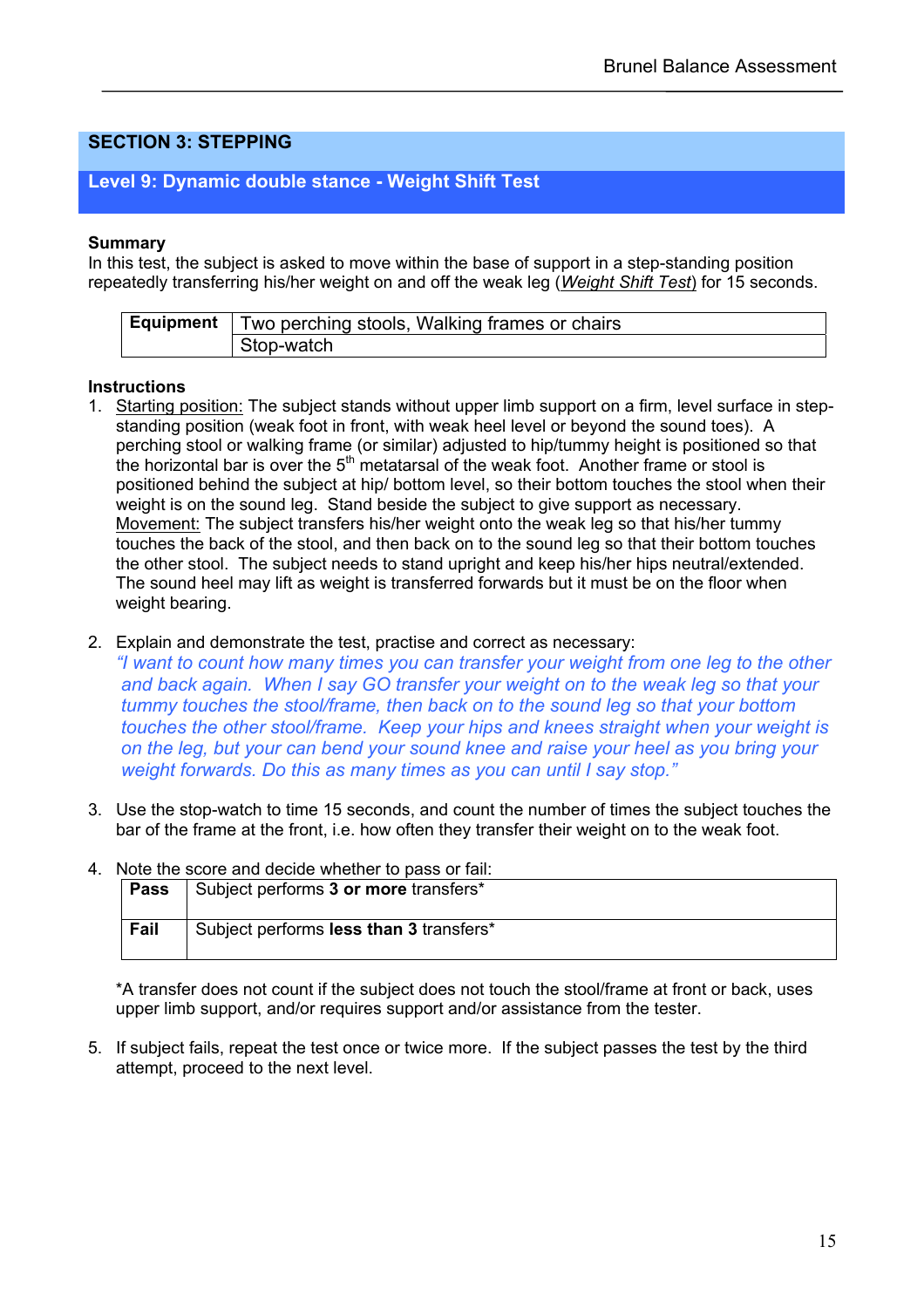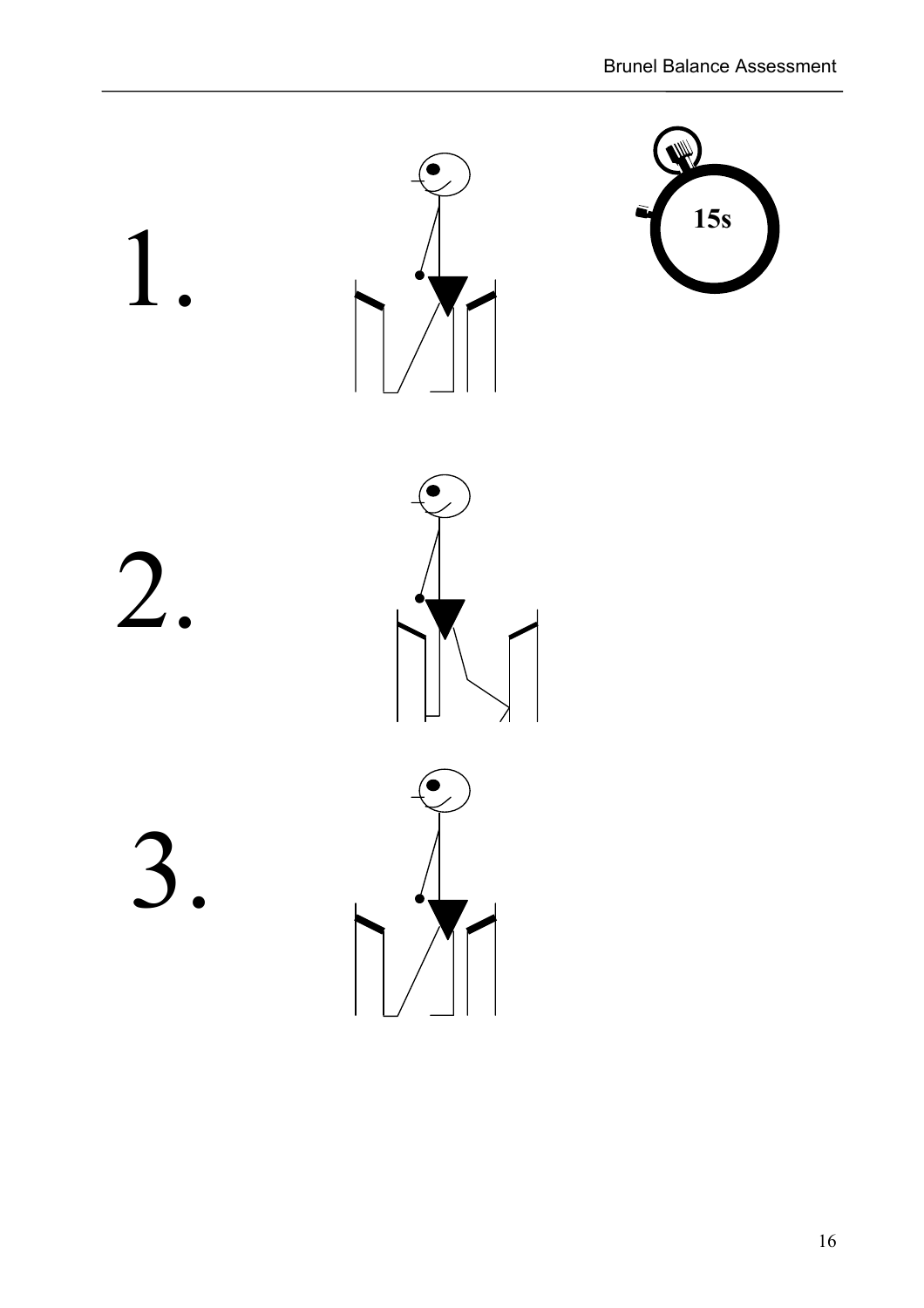### **Level 10: Changing the base of support between double and single stance - Walking without an aid**

#### **Summary**

In this test, the subject is asked to walk without assistance or a walking aid for 5 metres (*5 metres Walk Test*).

| Equipment | Tape to mark 5m 'walkway' on the floor |  |  |  |
|-----------|----------------------------------------|--|--|--|
|           | Stop-watch                             |  |  |  |

#### **Instructions**

- 1. A distance of 5 metres is marked on the floor. The subject starts to walk a couple of strides before the 'start line' and does not stop until he/she has crossed the 'finish line'. Stand/walk beside the subject to give support.
- 2. Explain and demonstrate the test as necessary:

*"I am going to time how fast you walk. Walk at your natural pace between these two markers. Do not slow down until you have crossed the finish line. Start when I say GO."*

3. Use the stop-watch to time how long it takes to walk this distance. Note the time.

#### 4. Repeat the test and take an average of the two scores. Decide whether to pass or fail: **Pass** Average value is **1 minute or less**, without physical support from the tester

| rass | Average value is 1 minute or less, without privated support from the tester                                  |
|------|--------------------------------------------------------------------------------------------------------------|
| Fail | Average value is <b>more than 1 minute</b> , and/or the subject requires physical support<br>from the tester |

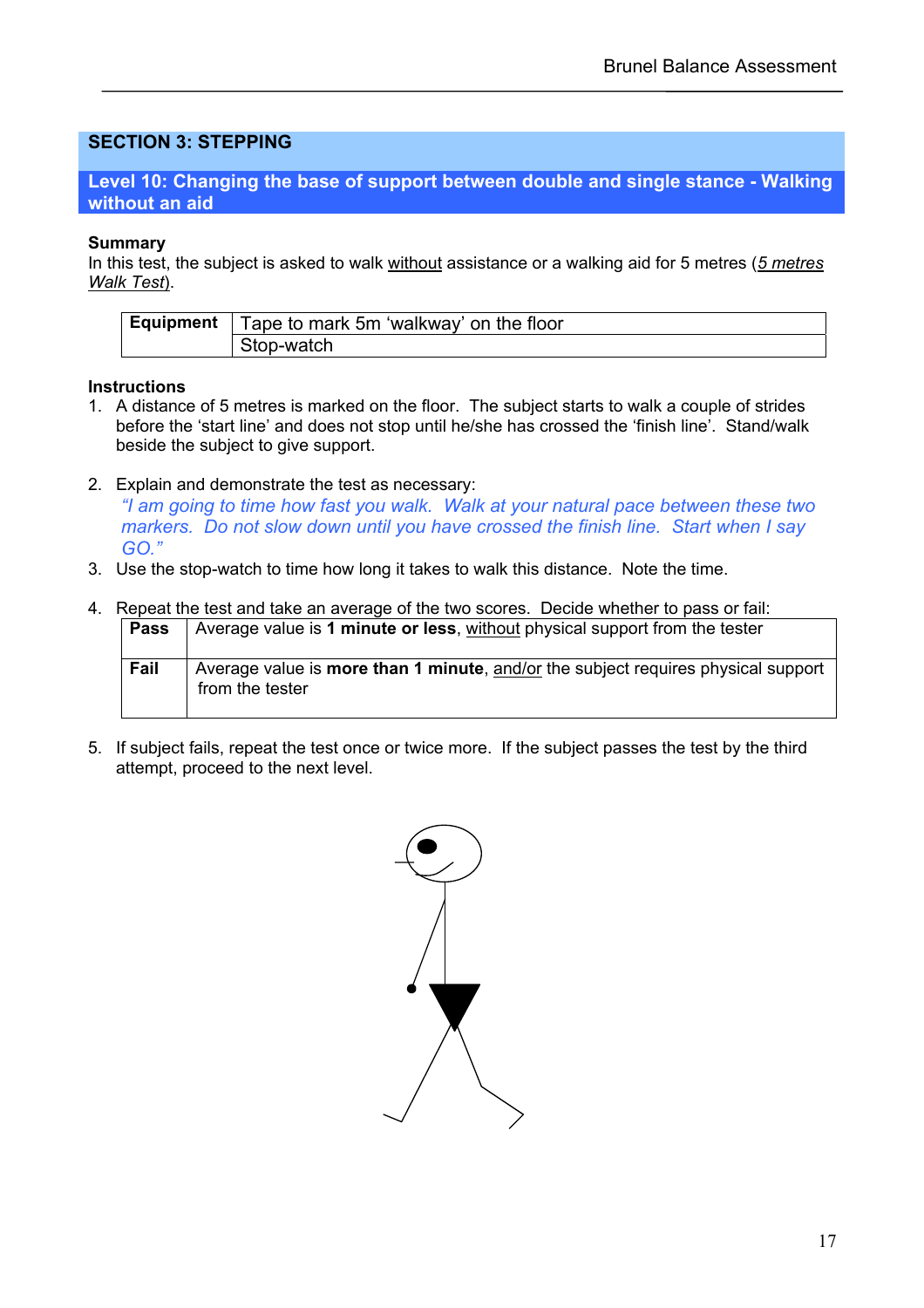## **Level 11: Dynamic single stance - Tap Test**

#### **Summary**

In this test, the subject is asked to maintain single stance on the weak leg while moving the other leg repeatedly placing his/her sound leg on and off a step while standing on the weak leg (*Step-Tap Test*) for 15 seconds.

| <b>Equipment</b>   'Step-up' block or step 7.5-10cm high |
|----------------------------------------------------------|
| Stop-watch                                               |

#### **Instructions**

- 1. The subject stands on a firm level surface with feet level. A 7.5-10 cm high block is positioned a hands width (10cm) in front of his/her toes. The subject places his/her sound foot on and off the block as often as possible within 15 seconds (but does not step up). The subject should place his/her whole foot on the block. Stand beside the subject to give support.
- 2. Explain and demonstrate the test, practise and correct as necessary: *"I want to count how many times you can place your sound foot on and off this block, without stepping up onto the block. When I say GO put your sound foot onto the block and then take it off again. Do this as many times as you can until I say stop."*
- 3. Use the stop-watch to time 15 seconds, and count aloud the number of steps the subject performs.
- 4. Note the score and decide whether to pass or fail:

| Pass | Subject performs 2 or more foot steps*   |
|------|------------------------------------------|
| Fail | Subject performs less than 2 foot steps* |

\* A step does not count if the subject uses upper limb support, and/or requires support and/or assistance from the tester.

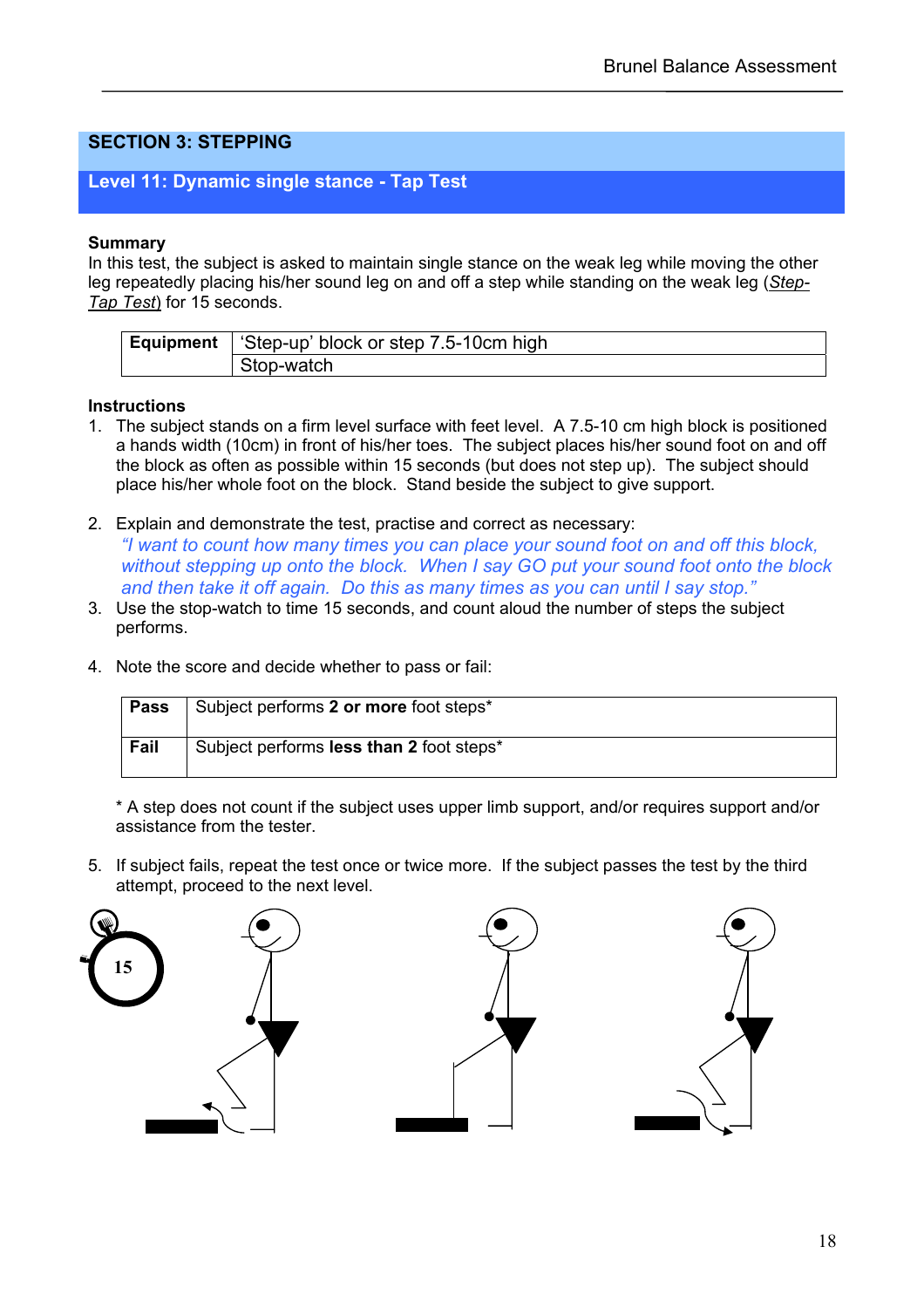## **Level 12: Changing the base of support - Step-up Test**

#### **Summary**

In this test, the subject is asked to change his/her base of support by stepping up on to and off a block, leading with his/her weak leg (*Step-Up Test*) for 15 seconds.

| <b>Equipment</b> | Step-up' block or step 7.5-10cm high |  |  |
|------------------|--------------------------------------|--|--|
|                  | Stop-watch                           |  |  |

#### **Instructions**

- 1. The subject stands on a firm level surface with feet level. A 7.5-10cm high block is positioned a hands width (10cm) in front of his/her toes. The subject steps up, onto, and off the block leading with their weak leg as often as possible within 15 seconds. A step-up is completed when weak leg is placed on the floor again. Stand beside the subject to give support.
- 2. Explain and demonstrate the test, practise and correct as necessary: *"I want you to step up on to the block and then off again, leading with your weak leg. When I say GO do this as often as you can until I say stop."*
- 3. Use the stop-watch to time 15 seconds, and count the number of steps-up performed.
- 4. Note the score and decide whether to pass or fail:

| <b>Pass</b> | Subject performs 1 or more step up and down*   |
|-------------|------------------------------------------------|
| Fail        | Subject performs less than 1 step up and down* |

\* A step up and down does not count if the subject uses upper limb support, and/or requires support and/or assistance from the tester.

5. If subject fails, repeat the test once or twice more.

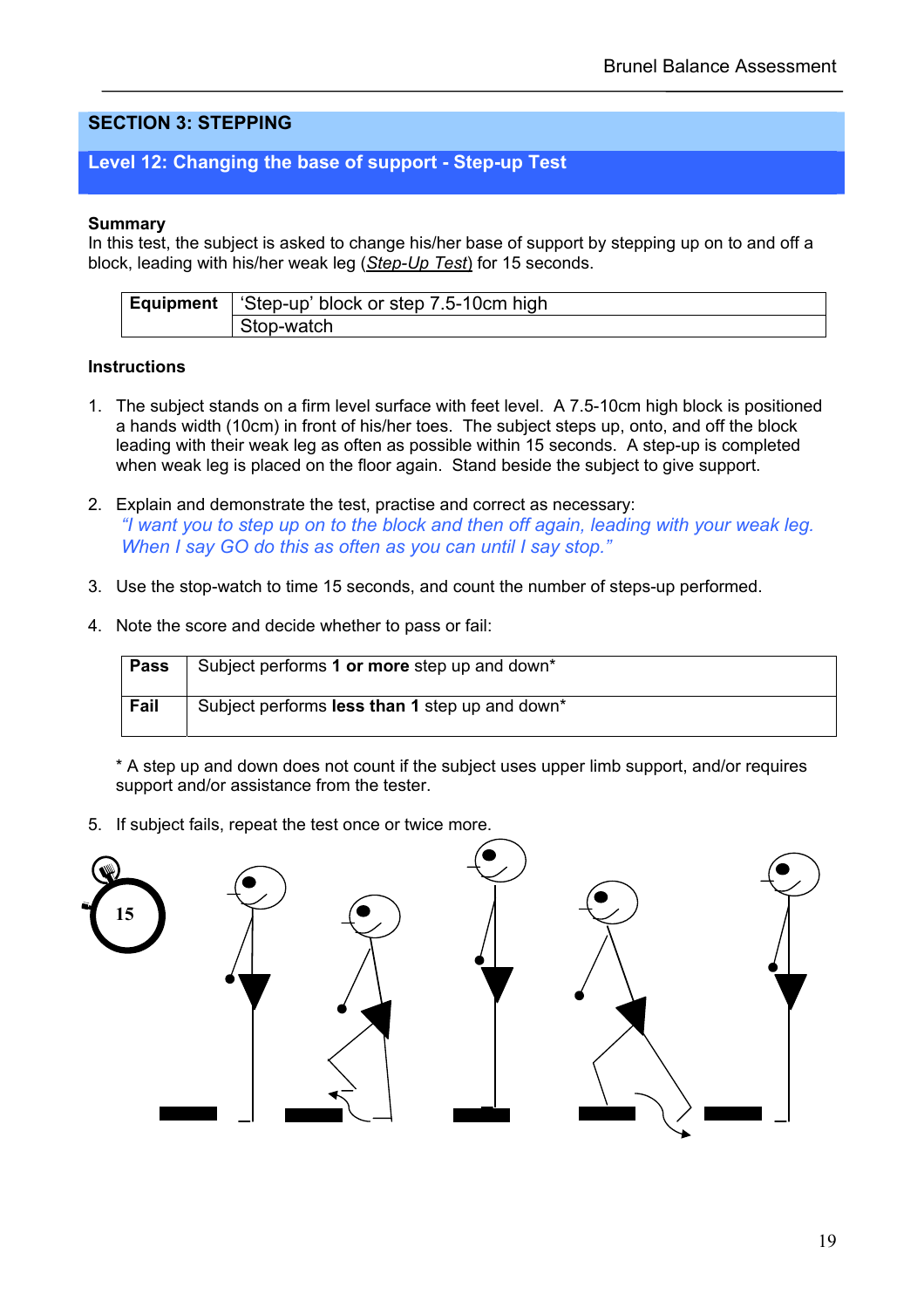#### **SCORE SHEET**

Subject details: (Place sticker here)

Name of Tester: \_\_\_\_\_\_\_\_\_\_\_\_\_\_\_\_\_\_\_\_\_\_\_\_\_\_\_ Date of Test: \_\_\_\_\_\_\_\_\_\_\_\_\_

| <b>Level</b>   |                                                          | <b>Score</b><br><b>Attempt number:</b> |                |                | <b>Pass</b><br>(Y/N) | <b>Pass criteria</b><br>(after up to 3                        |
|----------------|----------------------------------------------------------|----------------------------------------|----------------|----------------|----------------------|---------------------------------------------------------------|
|                |                                                          |                                        | $\overline{2}$ | $\overline{3}$ |                      | attempts)                                                     |
| 1              | Supported Sitting -<br><b>Timed test</b>                 |                                        |                |                |                      | Sit supported for 30s                                         |
| $\overline{2}$ | Static sitting -<br>Sitting arm raise<br>test            |                                        |                |                |                      | 3 or more arm lifts in<br>15s                                 |
| 3              | Dynamic sitting -<br>Sitting forward<br>reach test       |                                        |                |                |                      | Reach forward more<br>than 7cm<br>(average of 2)<br>readings) |
| $\overline{4}$ | Supported standing<br>- Timed test                       |                                        |                |                |                      | Stand supported for<br>30 <sub>s</sub>                        |
| 5              | Static standing<br>balance - Standing<br>arm raise test  |                                        |                |                |                      | 3 or more arm lifts in<br>15s                                 |
| 6              | Dynamic standing -<br>Standing forward<br>reach test     |                                        |                |                |                      | Reach forward more<br>than 5cm<br>(average of 2<br>readings)  |
| $\overline{7}$ | Static double<br>stance -<br>Timed step<br>standing test |                                        |                |                |                      | Static step standing<br>for 30s                               |
| 8              | Supported single<br>stance - walking<br>with an aid      |                                        |                |                |                      | Walk 5m within 1min<br>(average of 2<br>readings)             |
| 9              | Dynamic double<br>stance - Weight<br>shift test          |                                        |                |                |                      | 3 or more shifts<br>within 15s                                |
| 10             | Changing base of<br>support - walking<br>without an aid  |                                        |                |                |                      | Walk 5m within 1min<br>(average of 2<br>readings)             |
| 11             | Dynamic single<br>stance - Tap test                      |                                        |                |                |                      | 2 or more taps within<br>15s                                  |
| 12             | Changing the base<br>of support - Step-<br>up test       |                                        |                |                |                      | 1 or more step-up(s)<br>within 15s                            |

Use "S" to denote that support/assistance was required from the tester